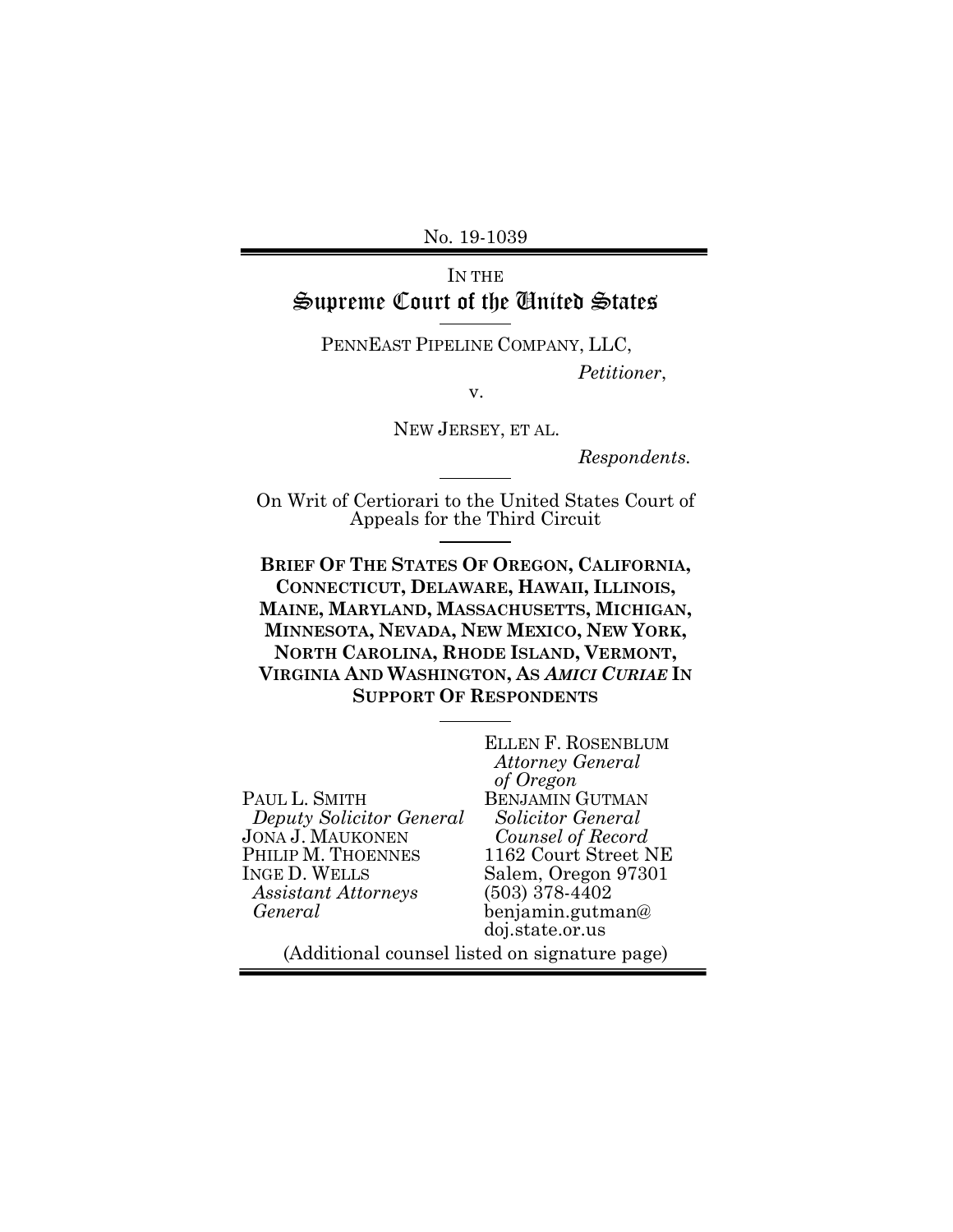## <span id="page-1-1"></span>**QUESTIONS PRESENTED**

- <span id="page-1-0"></span>1. Does a State retain sovereign immunity from suit in a condemnation proceeding brought by a private party under the Natural Gas Act's eminent domain provision, 15 U.S.C. § 717f(h)?
- 2. If so, is a State entitled to assert its immunity as a defense to the condemnation suit rather than being required to litigate it in collateral administrative proceedings before the Federal Energy Regulatory Commission?

i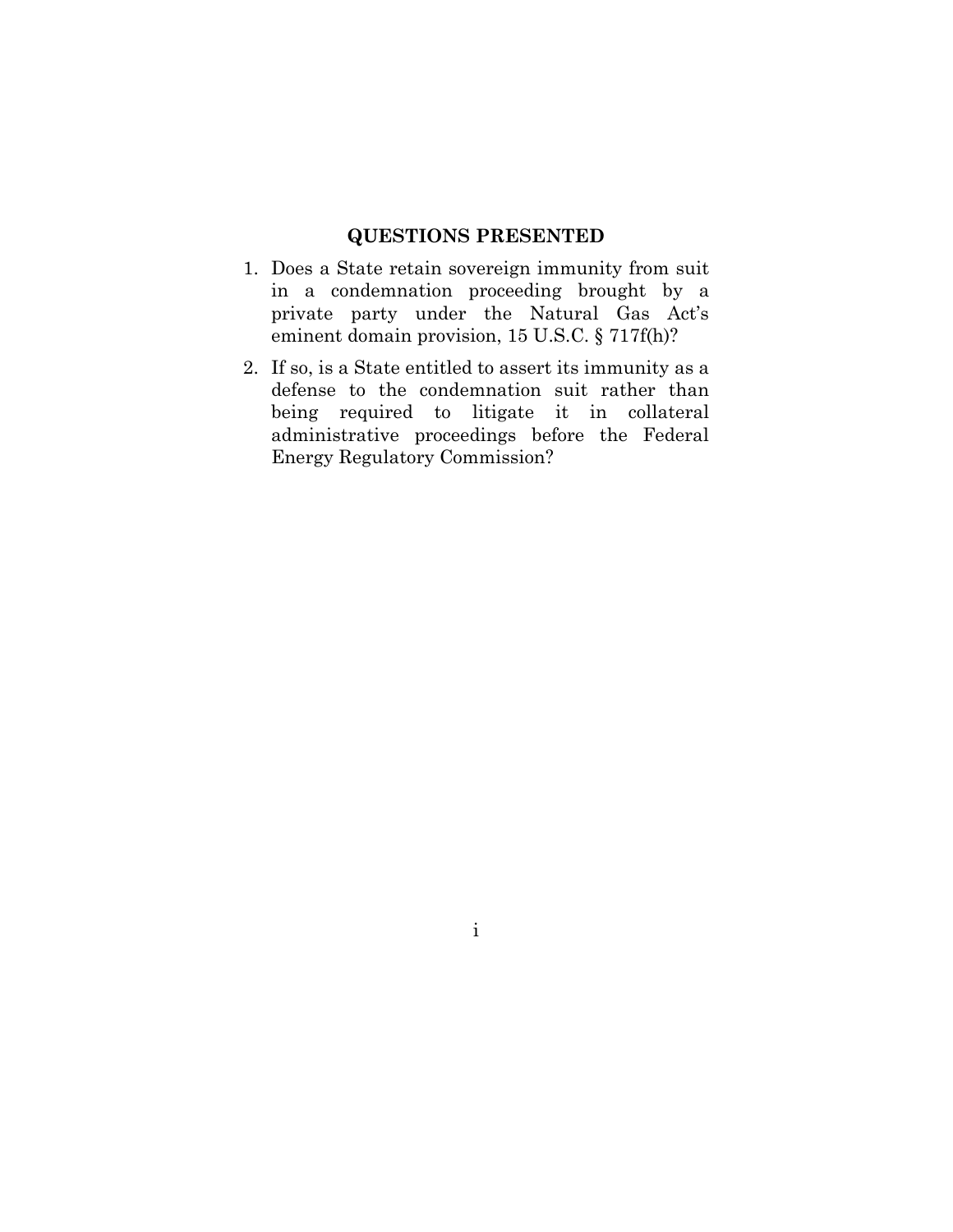# <span id="page-2-0"></span>**TABLE OF CONTENTS**

| A. Congress cannot delegate to a private party the<br>federal government's authority to sue                                 |  |  |  |
|-----------------------------------------------------------------------------------------------------------------------------|--|--|--|
| 1. Sovereign immunity is an integral part of the<br>States' status as sovereigns in our federalist                          |  |  |  |
| 2. The proposed delegation exception is<br>inconsistent with our constitutional structure                                   |  |  |  |
| a. Delegation would circumvent the ban on<br>abrogating, under the Commerce Clause,<br>state immunity to private suits.  11 |  |  |  |
| b. A private suit is not constitutionally<br>equivalent to a suit by the United States. 14                                  |  |  |  |
| 3. Delegation is particularly intolerable in the<br>context of private condemnation suits 16                                |  |  |  |

ii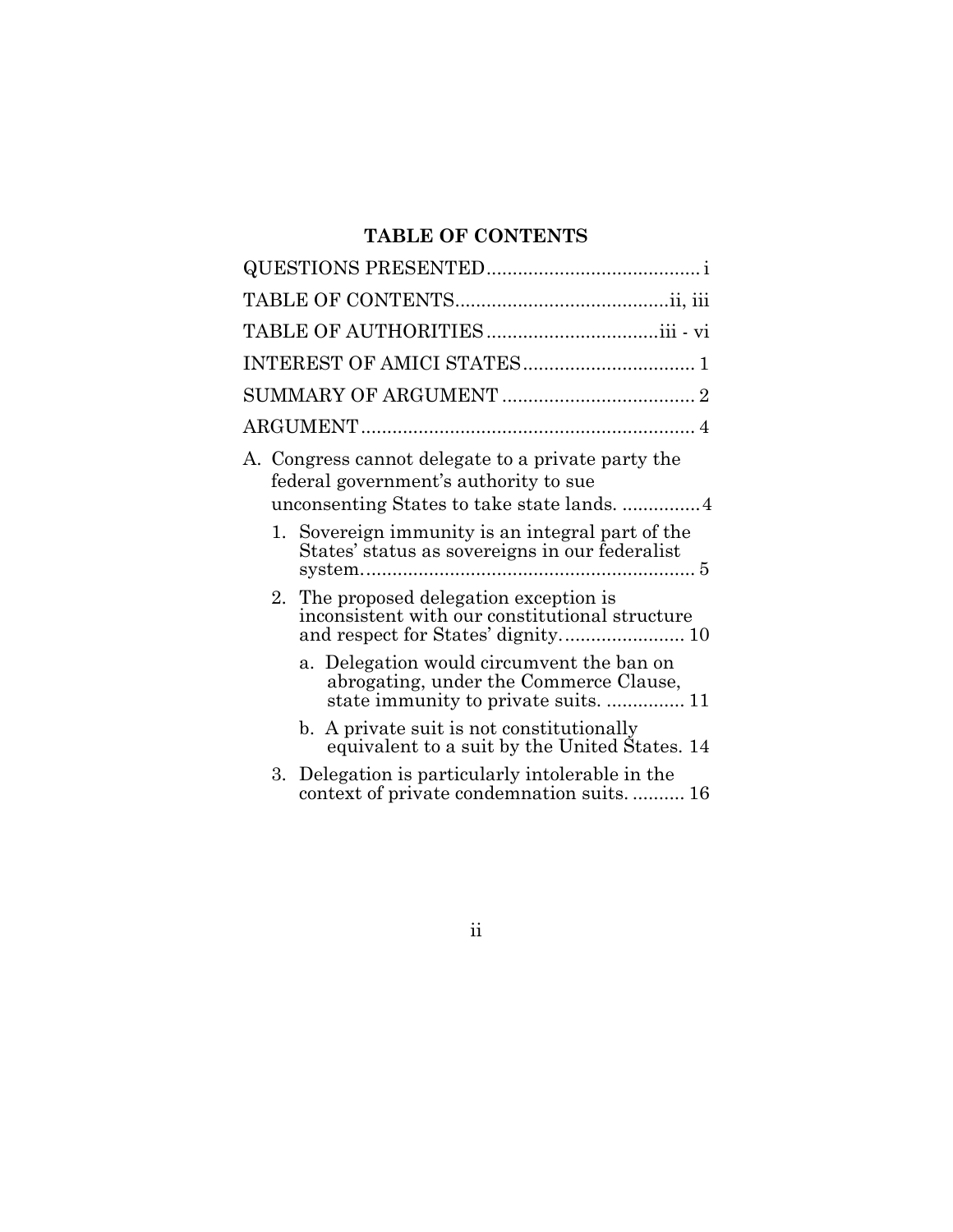|  | a. State authority over state land has special<br>importance in the analysis of sovereign                                         |  |
|--|-----------------------------------------------------------------------------------------------------------------------------------|--|
|  | b. Intergovernmental takings require an<br>exercise of political responsibility that<br>cannot be delegated to a private party 18 |  |
|  | B. Congress cannot abrogate a State's sovereign<br>immunity by requiring it to litigate the defense                               |  |
|  | CONCLUSION                                                                                                                        |  |

# <span id="page-3-0"></span>**TABLE OF AUTHORITIES**

**Page(s)**

# **Cases Cited**

| Alden v. Maine,                                          |
|----------------------------------------------------------|
|                                                          |
| Allegheny Def. Project v. FERC,                          |
| 932 F.3d 940 (D.C. Cir. 2019),                           |
| <i>rev'd</i> , 964 F.3d 1 (D.C. Cir. 2020) (en banc)  25 |
| Blatchford v. Native Village of Noatak,                  |
|                                                          |
| Cent. Va. Cmty. Coll. v. Katz,                           |
|                                                          |
| Chisholm v. Georgia,                                     |
|                                                          |
| City of Tacoma v. Taxpayers of Tacoma,                   |
|                                                          |
| Cohens v. Virginia,                                      |
|                                                          |

iii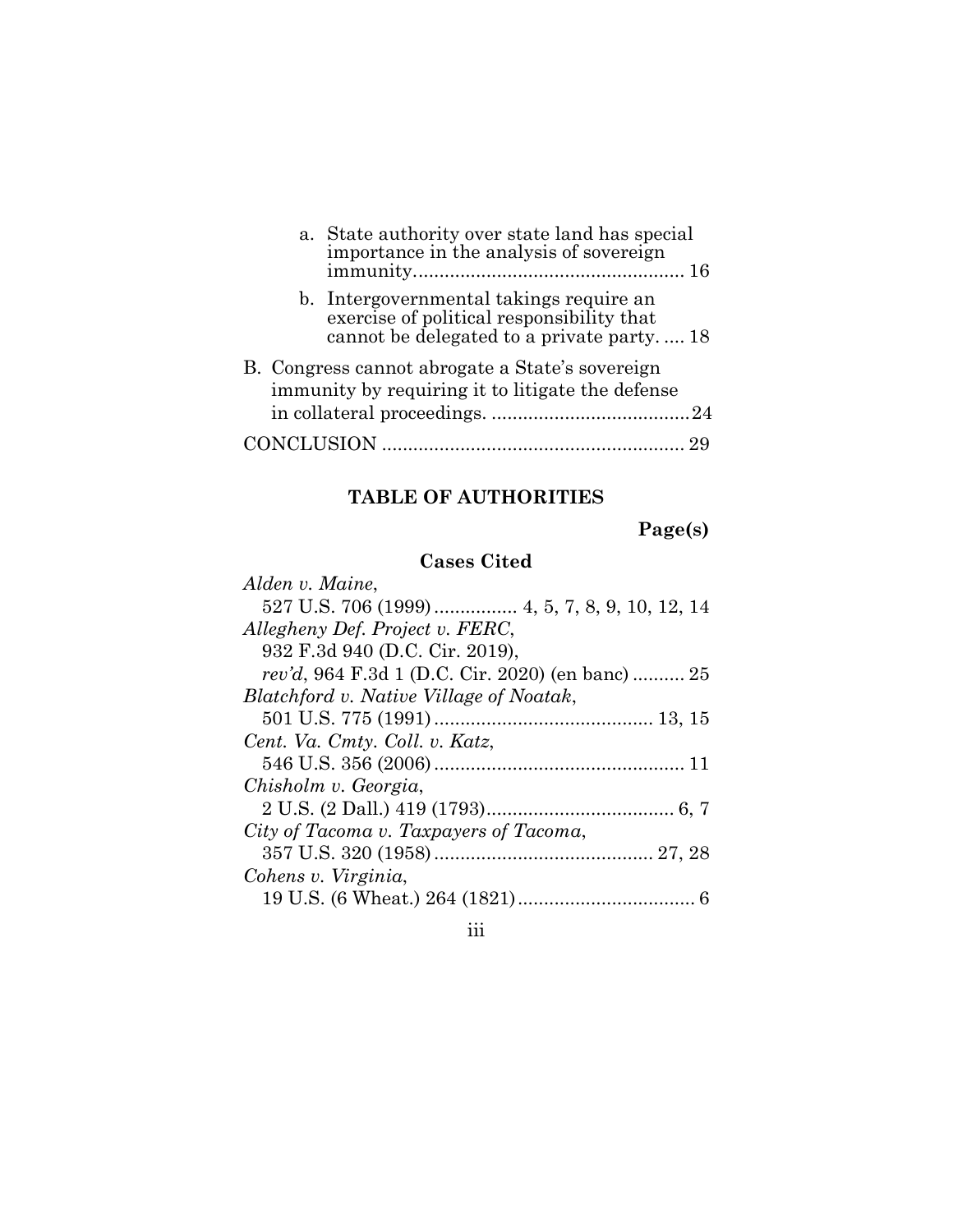| Columbia Gas Transmission, LLC v. 0.12 Acres of |
|-------------------------------------------------|
| Land, More or Less, in Washington Cty., Md.,    |
| No. 1:19-cv-01444-GLR (D. Md. Aug. 22, 2019) 2  |
| Evans v. FERC,                                  |
| No. 20-1161 (D.C. Cir. filed May 22, 2020)  1   |
| Ex parte Young,                                 |
|                                                 |
| Fed. Mar. Comm'n v. S.C. Ports Auth.,           |
| 535 U.S. 743 (2002)  10, 13, 14, 15, 23         |
| Fitzpatrick v. Bitzer,                          |
|                                                 |
| Franchise Tax Board of California v. Hyatt,     |
|                                                 |
| Hans v. Louisiana,                              |
|                                                 |
| Hariston v. Danville & Western R. Co.,          |
|                                                 |
| Idaho v. Coeur d'Alene Tribe,                   |
|                                                 |
| Ill. Cent. R. Co. v. Illinois,                  |
|                                                 |
| Jordan Cove Energy Project L.P., Pac. Connector |
| Gas Pipeline, LP,                               |
|                                                 |
| Kelo v. City of New London,                     |
|                                                 |
| Kohl v. United States,                          |
|                                                 |
| Nevada v. Hall,                                 |
|                                                 |
|                                                 |

iv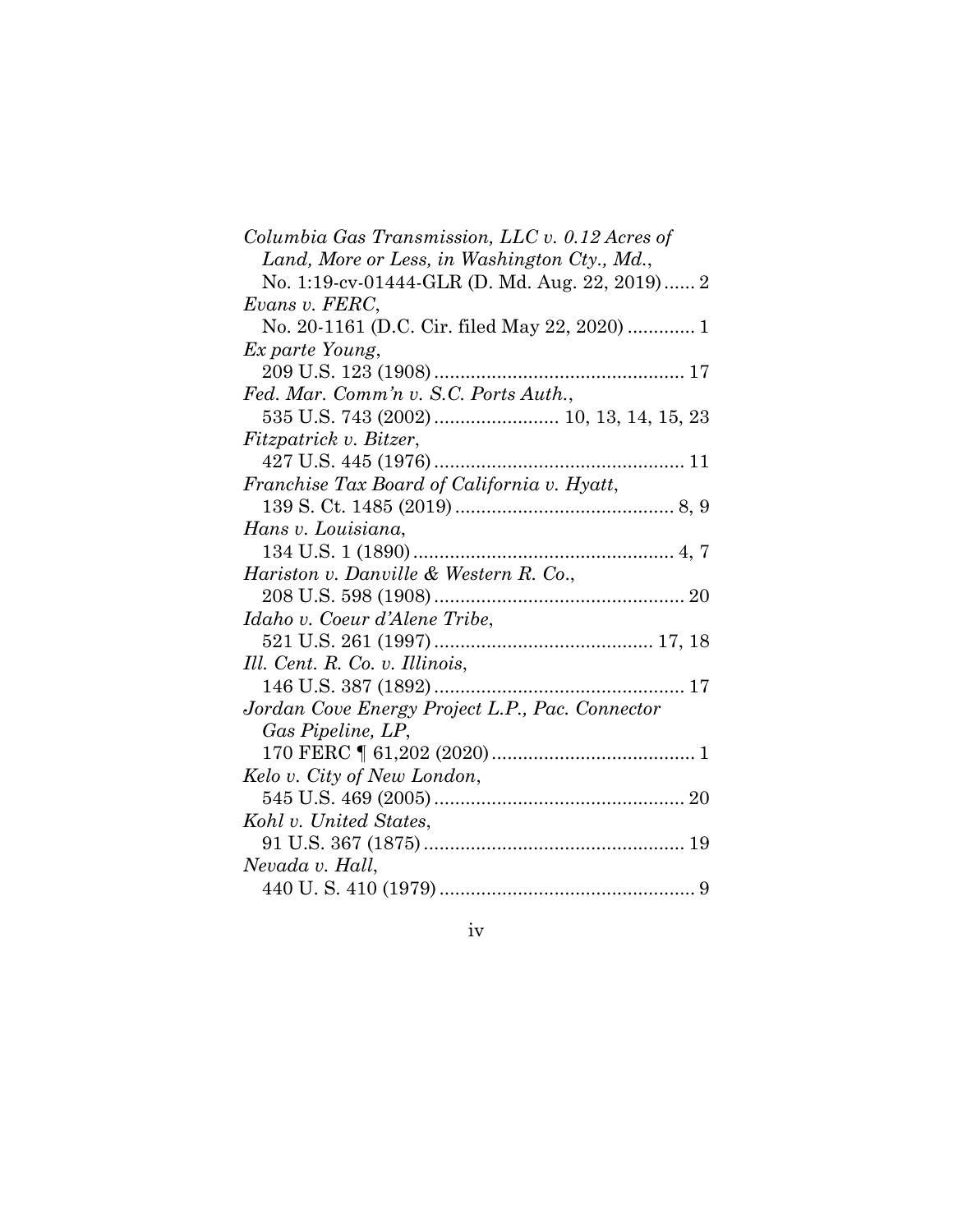| Oregon ex rel. State Land Bd. v. Corvallis Sand                                                                                                                                                                                                                                              |
|----------------------------------------------------------------------------------------------------------------------------------------------------------------------------------------------------------------------------------------------------------------------------------------------|
| $&$ Gravel Co.,                                                                                                                                                                                                                                                                              |
|                                                                                                                                                                                                                                                                                              |
| Pennsylvania v. Union Gas Company,                                                                                                                                                                                                                                                           |
|                                                                                                                                                                                                                                                                                              |
| Pollard's Lessee v. Hagan,                                                                                                                                                                                                                                                                   |
|                                                                                                                                                                                                                                                                                              |
| Principality of Monaco v. Mississippi,                                                                                                                                                                                                                                                       |
|                                                                                                                                                                                                                                                                                              |
| Seminole Tribe v. Florida,                                                                                                                                                                                                                                                                   |
|                                                                                                                                                                                                                                                                                              |
| United States v. 50 Acres of Land,                                                                                                                                                                                                                                                           |
|                                                                                                                                                                                                                                                                                              |
| United States v. Carmack,                                                                                                                                                                                                                                                                    |
|                                                                                                                                                                                                                                                                                              |
| United States v. Miller,                                                                                                                                                                                                                                                                     |
|                                                                                                                                                                                                                                                                                              |
| $\mathbf{r}$ , and the set of $\mathbf{r}$ and $\mathbf{r}$ and $\mathbf{r}$ and $\mathbf{r}$ and $\mathbf{r}$ and $\mathbf{r}$ and $\mathbf{r}$ and $\mathbf{r}$ and $\mathbf{r}$ and $\mathbf{r}$ and $\mathbf{r}$ and $\mathbf{r}$ and $\mathbf{r}$ and $\mathbf{r}$ and $\mathbf{r}$ and |

# **Constitutional and Statutory Provisions** 15 U.S.C. § 717(a) ...................................................... 12 15 U.S.C. § 717f(h).............................................. i, 1, 23 16 U.S.C. § 825l(b) ..................................................... 27 28 U.S.C. § 1251(a) .................................................... 16 42 U.S.C. § 4651......................................................... 20 N.Y. Const., Art. XIV, § 1 .......................................... 21 U.S. Const., Art. II, § 3 .............................................. 14 U.S. Const., Art. III, § 2................................... 6, 10, 16 U.S. Const., Amend. V......................................... 20, 21 U.S. Const., Amend. XI.................... 2, 5, 6, 7, 8, 12, 16 U.S. Const., Amend. XIV..................................... 10, 11 U.S. Const., Amend. XIV, § 5 .................................... 11

#### v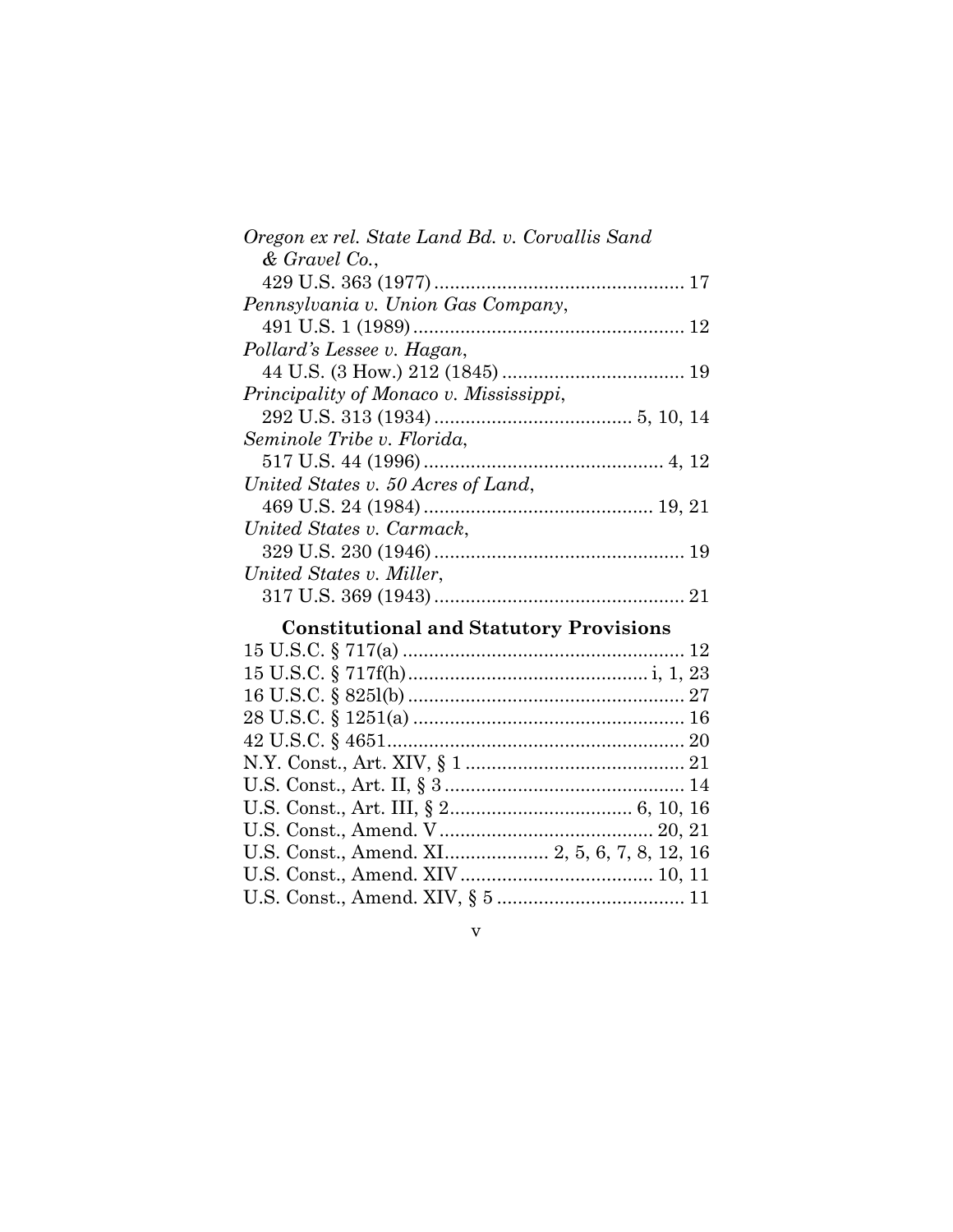# **Administrative Rules**

# **Other Authorities**

| 1101 11010110105                                     |
|------------------------------------------------------|
| Alexander Hamilton,                                  |
| The Federalist No. 81 (Jacob E. Cooke ed., 1961)     |
|                                                      |
| Cong. Research Serv., The Constitution of the United |
| States of America: Analysis and Interpretation,      |
| Centennial Edition—Interim,                          |
|                                                      |
| Hearing Transcript,                                  |
| Columbia Gas, No. 1:19-cv01444-GLR (Sept. 17,        |
|                                                      |
| Petition for Judicial Review,                        |
| Del. Riverkeeper Network v. FERC,                    |
| No. 18-1128 (D.C. Cir. filed May 9, 2018) 26         |
| The Debates in the Several State Conventions, on     |
| <i>the Adoption of the Federal Constitution</i> 526  |
| (Jonathan Elliot ed., Washington, 2d ed. 1836) 6     |
| William Baude,                                       |
| Rethinking the Federal Eminent Domain Power,         |
|                                                      |
|                                                      |

vi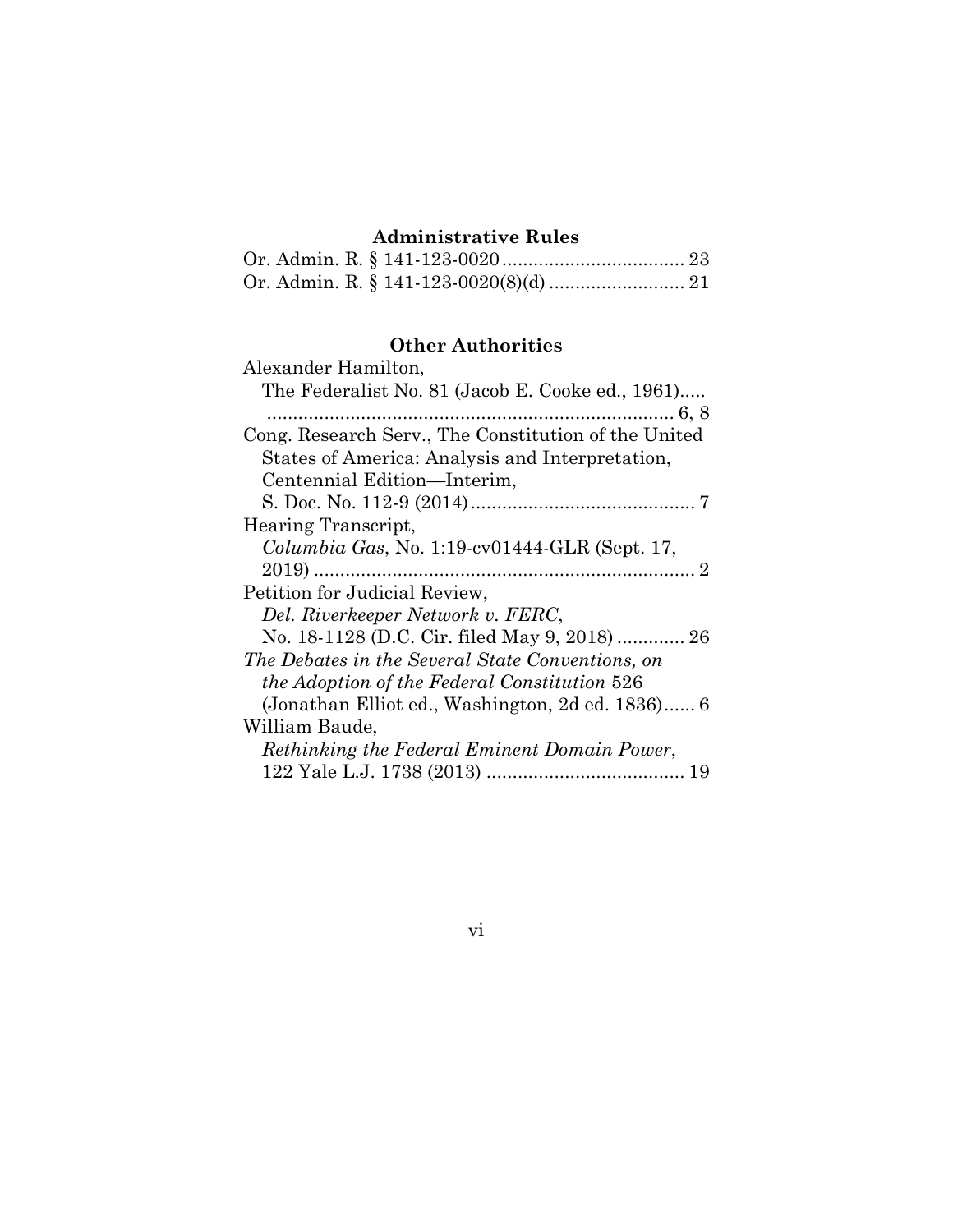### <span id="page-7-1"></span>**INTEREST OF AMICI STATES**

<span id="page-7-0"></span>This case raises important questions about the nature of state sovereignty and the relationship among the States, the federal government, and private litigants. The amici States have a strong interest in the answers to those questions, both in the specific context of private condemnation of stateowned land to construct a pipeline and more generally about whether the federal government can delegate to a private party the authority to hale an unconsenting State into court.

Some of the amici States face the prospect of suits by private parties seeking to condemn state-owned land to build pipelines on those lands, even before the underlying project has final approval. In Oregon, for example, the Federal Energy Regulatory Commission (FERC) recently issued a certificate of public convenience and necessity for construction and operation of the Jordan Cove pipeline. *See Jordan Cove Energy Project L.P., Pac. Connector Gas Pipeline, LP*, 170 FERC ¶ 61,202 (2020). If constructed, the pipeline will stretch 229 miles across southern Oregon, crossing state-owned waterbodies and land. *See id.* at 61356, 62370, 62391. With its FERC certificate, the private company developing the Jordan Cove pipeline is authorized to condemn the rights-of-way and other lands "necessary" for the equipment used to run the pipeline, *see* 15 U.S.C. § 717f(h), even though the legality of FERC's action is still under review in the United States Court of Appeals for the District of Columbia Circuit. *See Evans v. FERC*, No. 20-1161 (D.C. Cir. filed May 22, 2020).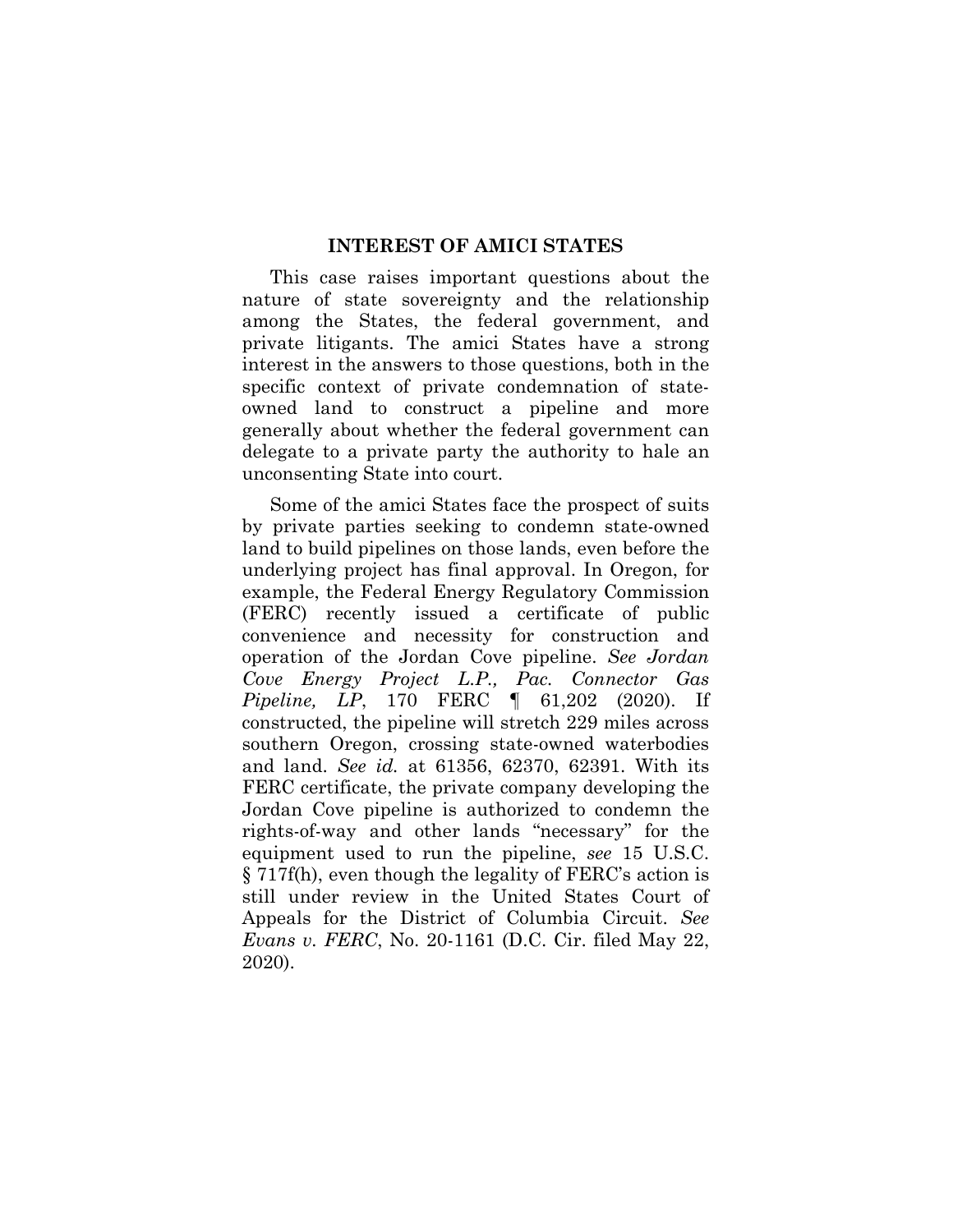Similarly, in Maryland, the sponsor of the Eastern Panhandle Expansion Project sued to condemn property owned by the Maryland Department of Natural Resources. *Columbia Gas Transmission, LLC v. 0.12 Acres of Land, More or Less, in Washington Cty., Md.*, No. 1:19-cv-01444-GLR (D. Md. Aug. 22, 2019). The pipeline would run under the Western Maryland Rail Trail, a popular destination for hikers and bicyclists. The district court dismissed the action on Eleventh Amendment grounds, See 8/21/19 Hearing Transcript at 12-18, *Columbia Gas*, No. 1:19 cv01444-GLR (Sept. 17, 2019), Dkt. 47, and the case is on appeal to the United States Court of Appeals for the Fourth Circuit.

More generally, all the amici States—regardless of whether they currently face proposed pipelines that cross state lands—have an interest in preserving the fundamental principles of state sovereign immunity and federalism that are at issue here. Petitioner and the United States argue that Congress can delegate to private parties the federal government's power to sue unconsenting States; the United States also urges that States are barred even from asserting their immunity in the very suits that violate it. If accepted, those arguments would bring about a radical change in federal-state relations and undermine the important limits on congressional authority to abrogate state sovereign immunity that this Court has repeatedly confirmed.

#### <span id="page-8-1"></span>**SUMMARY OF ARGUMENT**

<span id="page-8-0"></span>Congress cannot authorize private parties to sue unconsenting States to take state-owned property by condemnation. States are sovereigns, and immunity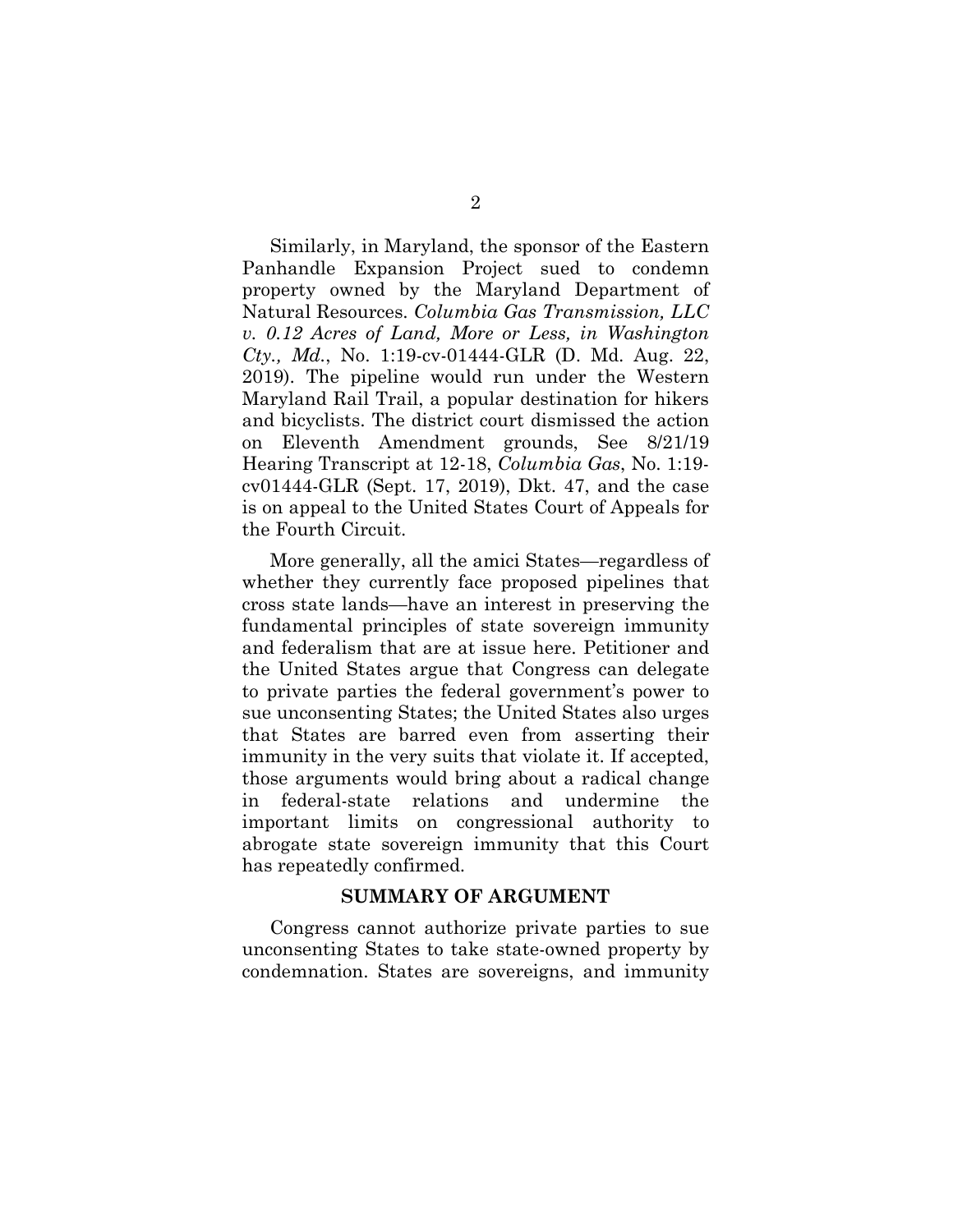from private suit is inherent in the nature of sovereignty. The States did not surrender their sovereign immunity from private suit through ratification of the Constitution. Congress has no authority to abrogate that immunity when exercising its Commerce Clause powers.

Nor can Congress circumvent that limitation by delegating to private parties the federal government's own authority to sue States. Delegation of authority over that litigation to a politically unaccountable entity would be inconsistent with the States' constitutional status as co-sovereigns in our federal system.

Concern for state sovereignty is particularly strong when the private suit affects a State's authority over its own property. The States hold property for public purposes, including recreation, conservation, and public amenities like schools and roads, or to generate income for the State's governance. Congress cannot cede the power to take property from an unconsenting State—which, it bears emphasizing, is already putting that property to a public use—to a private party.

Congress also cannot preclude States from asserting their sovereign immunity as a defense to suit by a private party. The United States argues that States must assert that immunity in administrative proceedings before FERC and on direct judicial review of FERC's determination. But because those proceedings may not be completed until after the condemnation suit is adjudicated, the practical effect of the United States' argument would be to abrogate state sovereign immunity from private suit. Congress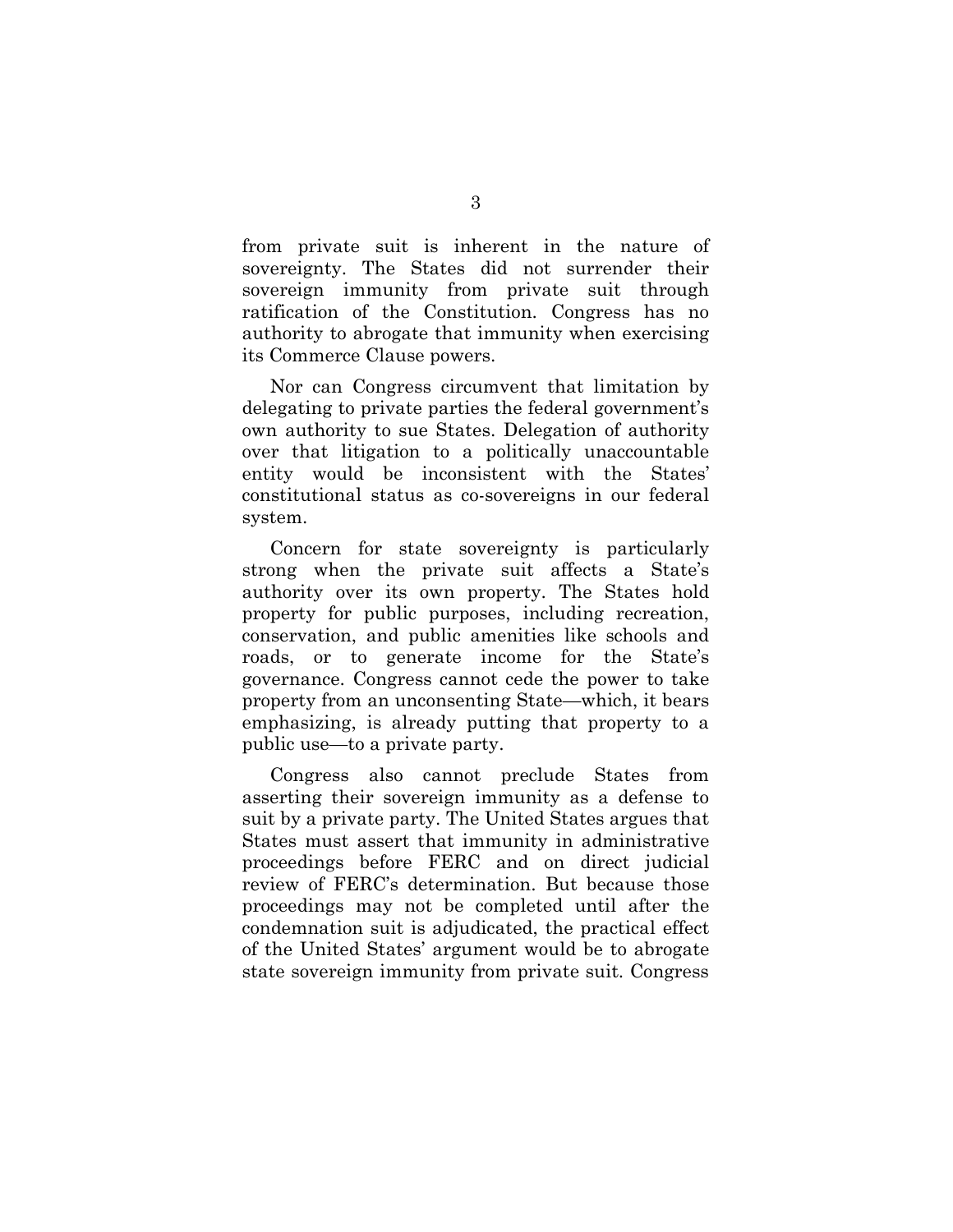can no more deprive States of immunity indirectly through jurisdiction-stripping rules than directly through abrogation.

#### <span id="page-10-1"></span>**ARGUMENT**

<span id="page-10-0"></span>Respondents New Jersey and its agencies explain why the Natural Gas Act (NGA) does not authorize private parties to sue States and does not require States to raise that argument in the collateral FERC proceedings. The amici States focus instead on the constitutional questions that undergird that statutory analysis: whether Congress has the power to authorize those suits or to prevent States from raising their immunity as a defense in the suits. As explained below, it does not.

## <span id="page-10-2"></span>**A. Congress cannot delegate to a private party the federal government's authority to sue unconsenting States to take state lands.**

"[E]ach State is a sovereign entity in our federal system[.]" *Seminole Tribe v. Florida*, 517 U.S. 44, 54 (1996). And "'[i]t is inherent in the nature of sovereignty not to be amenable to the suit of an individual' without [the sovereign's] consent." *Id.* (quoting *Hans v. Louisiana*, 134 U.S. 1, 13 (1890)). Although the States agreed through the "plan of the Convention" that they would be subject to suit by the federal government itself, *Alden v. Maine*, 527 U.S. 706, 755 (1999), they did not surrender their sovereign immunity from suits by private parties.

Congress cannot circumvent the limits on its ability to abrogate state sovereign immunity by delegating to private parties the federal government's authority to sue States. "[O]ur federalism requires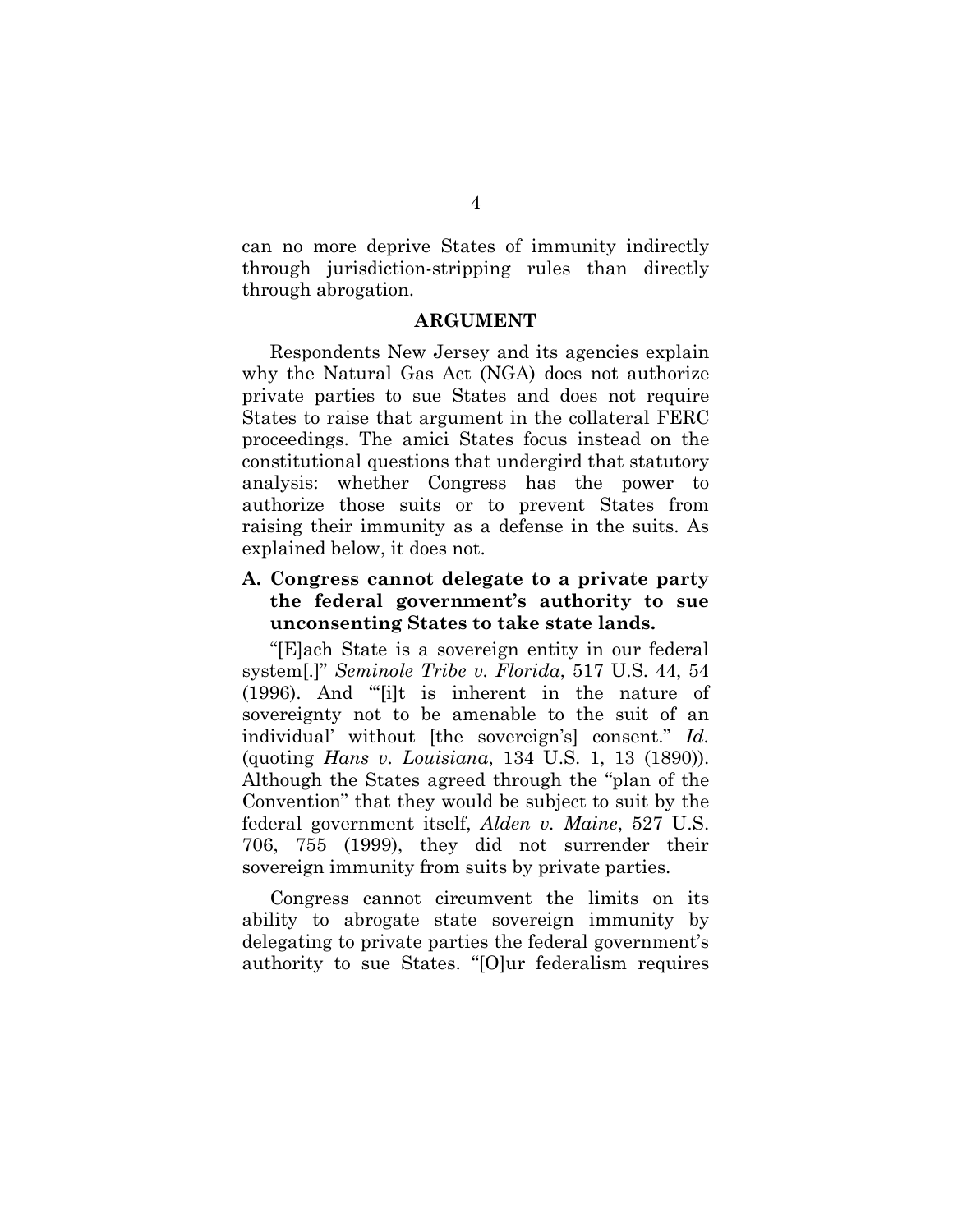that Congress treat the States in a manner consistent with their status as residuary sovereigns and joint participants in the governance of the Nation." *Alden*, 527 U.S. at 748. This Court has long rejected similar attempts at transgressing the confines of "the structure of the original Constitution itself." *Id.* at 728. It should do so here, too, and reject the delegation exception to sovereign immunity that petitioner and the United States seek.

As explained below, state sovereign immunity inheres in our constitutional structure. A delegation exception would be fundamentally inconsistent with that structure. And it would be particularly intolerable in the context of condemnation proceedings, which undermine the States' core sovereignty interests over state lands.

## <span id="page-11-0"></span>**1. Sovereign immunity is an integral part of the States' status as sovereigns in our federalist system.**

Two foundational principles underpin this Court's sovereign immunity jurisprudence: (1) an antecedent, extratextual understanding of States' sovereign immunity, and (2) respect for States as sovereigns in our federal system.

The first principle derives from the history of the Eleventh Amendment, which demonstrates the central role that state sovereign immunity plays in the constitutional structure. That history shows that sovereign immunity is antecedent to the Constitution and not limited by its text. *See Principality of Monaco v. Mississippi*, 292 U.S. 313, 322 (1934) ("Manifestly, we cannot rest with a mere literal application of the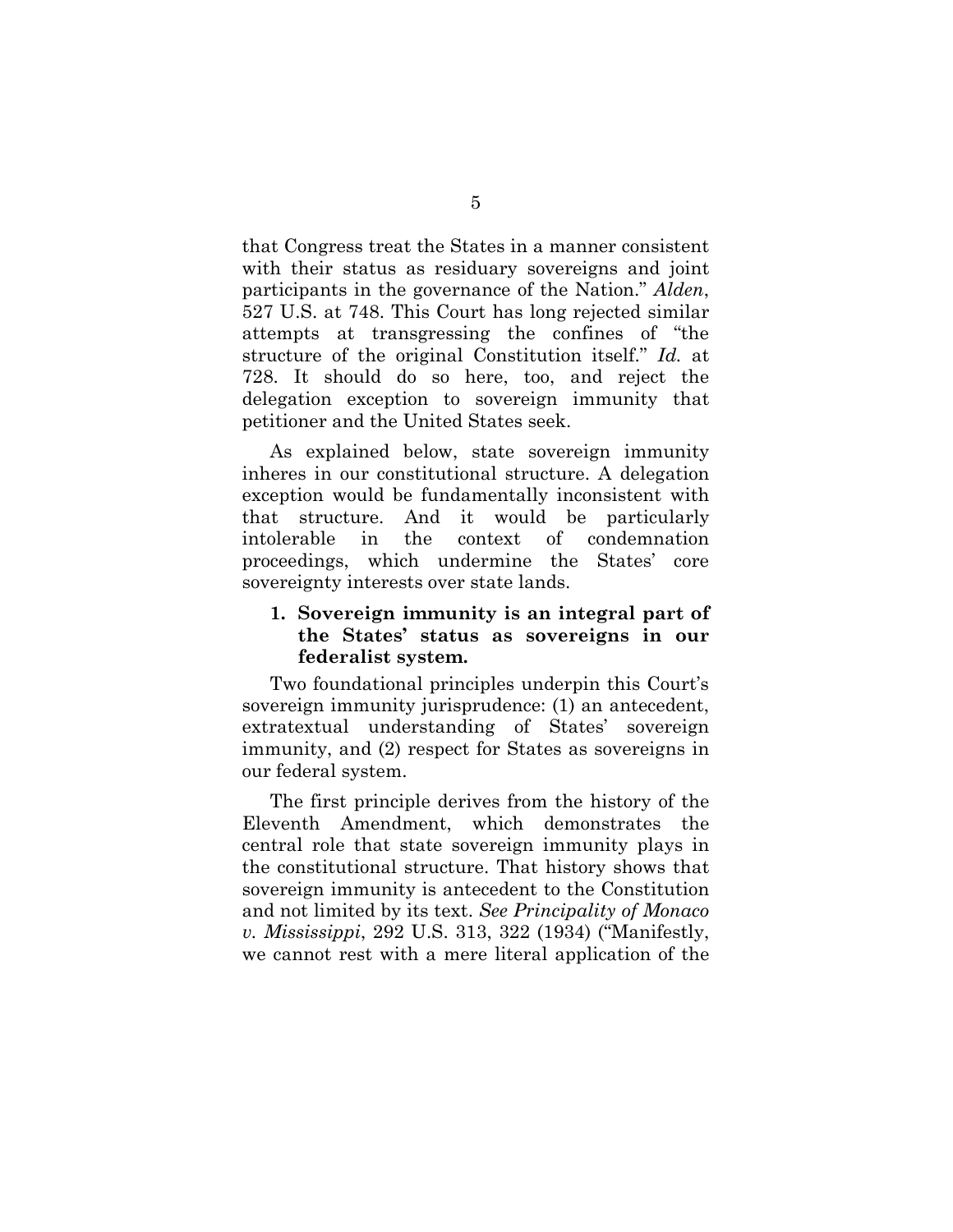words of section 2 of article III, or assume that the letter of the Eleventh Amendment exhausts the restrictions upon suits against non-consenting States.").

The framers thoroughly debated the issue of state immunity. *See* 3 *The Debates in the Several State Conventions, on the Adoption of the Federal Constitution* 526–27 (Jonathan Elliot ed., Washington, 2d ed. 1836) (describing those debates). At the time, many States faced Revolutionary War debts and feared the prospect of answering to their creditors. *See Cohens v. Virginia*, 19 U.S. (6 Wheat.) 264, 406 (1821) (describing that apprehension). Alexander Hamilton tried to assure the wary that the States would not be subject to such suits unless the States "surrendered" their inherent immunity "through the plan of this convention." The Federalist No. 81, at 548–49 (Alexander Hamilton) (Jacob E. Cooke ed., 1961). Nonetheless, the text of Article III of the United States Constitution suggested that States did *not* enjoy immunity from a suit brought by a private party in federal court. *See* U.S. Const. Art. III, § 2 (among the "Cases" and "Controversies" justiciable in a federal forum are those "between a State and Citizens of another State[.]").

Soon after ratification the debtor States' fears were realized. In *Chisholm v. Georgia*, 2 U.S. (2 Dall.) 419 (1793), this Court ordered an unwilling State to honor a bond that the State had issued during the war.

The reaction to *Chisholm* was swift. The Eleventh Amendment was ratified less than two years later, thereby nullifying *Chisholm*'s interpretation of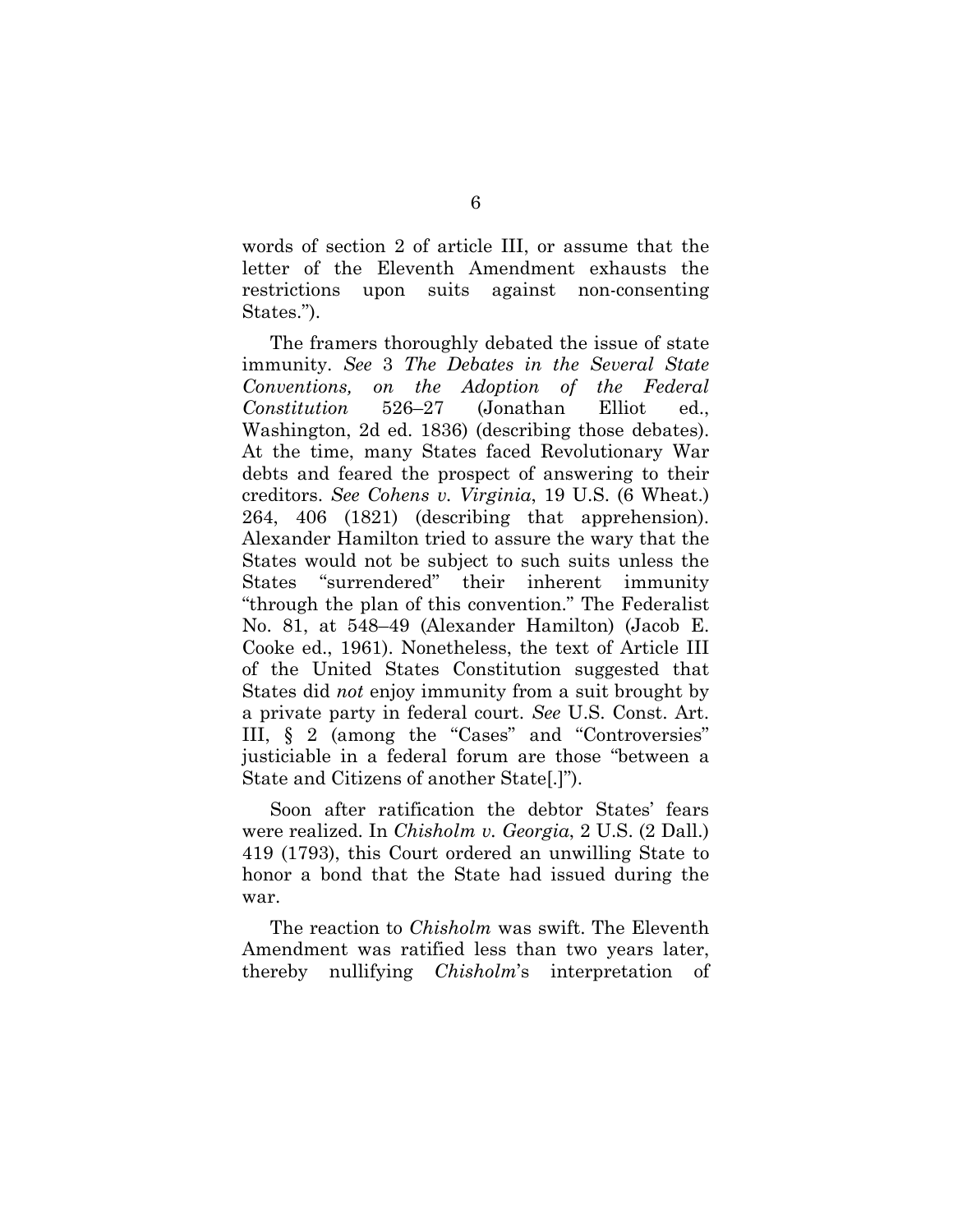Article III. *See* Cong. Research Serv., The Constitution of the United States of America: Analysis and Interpretation, Centennial Edition— Interim, S. Doc. No. 112-9, at 28 n.3 (2014) (describing ratification history). The Eleventh Amendment provides:

The Judicial power of the United States shall not be construed to extend to any suit in law or equity, commenced or prosecuted against one of the United States by Citizens of another State, or by Citizens or Subjects of any Foreign State.

U.S. Const. Amend. XI. It thus directly undid this Court's interpretation of the provision of Article III that had abrogated state sovereign immunity from suit in federal court.

As this Court has recognized, the Eleventh Amendment reflects state sovereign immunity but does not define it. For example, although the Eleventh Amendment on its face does not bar a federal suit against a State brought by one of its *own* citizens, the State nonetheless retains sovereign immunity against such a suit. *See Hans*, 134 U.S. at 15. Allowing a State to be sued by one of its own citizens but not a citizen of a different State would be as "startling and unexpected" as the outcome of *Chisholm*, because "[t]he suability of a State without its consent was a thing unknown to the law." *Id.* at 11, 16.

Similarly, this Court held in *Alden v. Maine*, 527 U.S. 706 (1999), that—even though the Eleventh Amendment addresses only the "Judicial power of the United States"—sovereign immunity is not limited to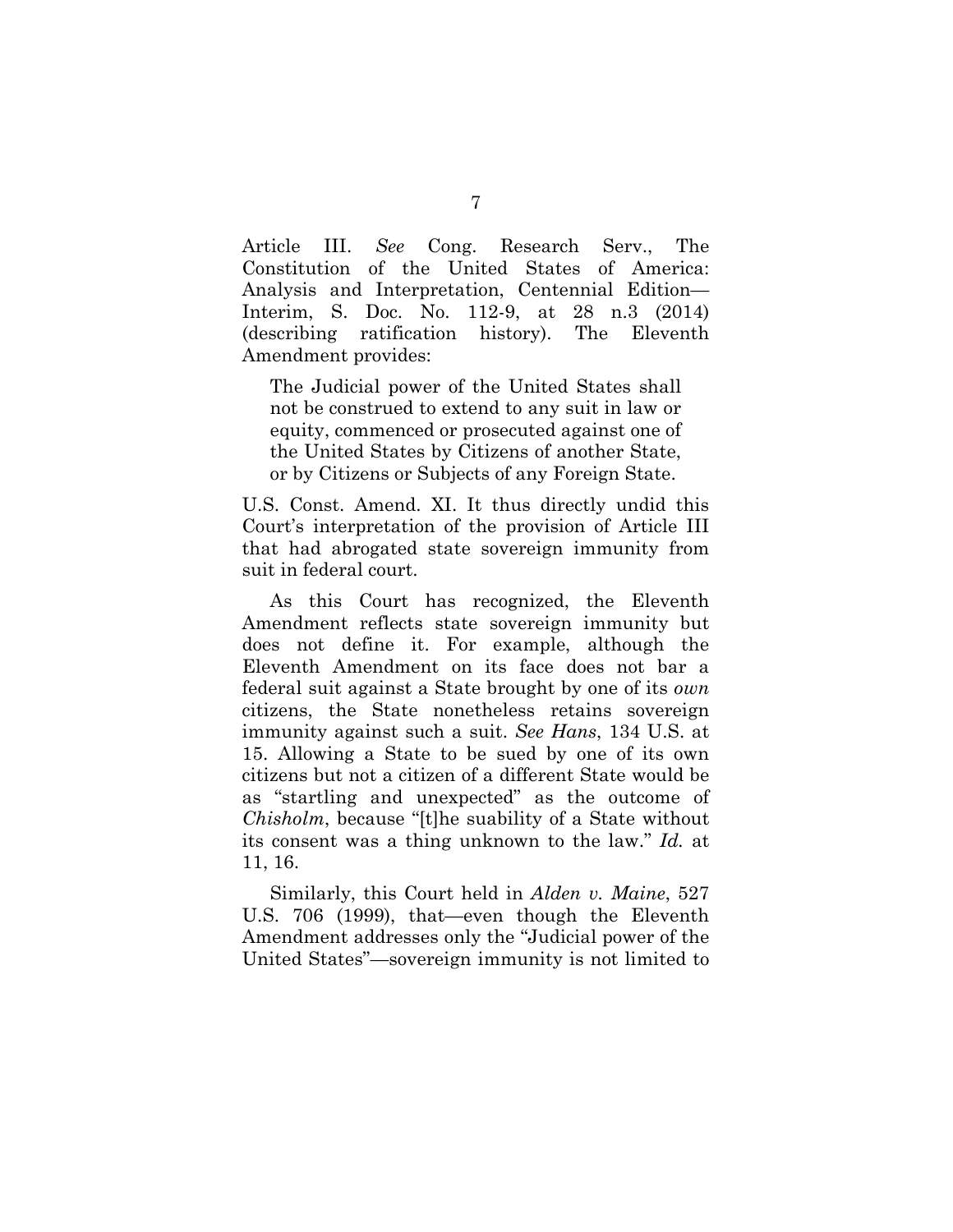federal court. In *Alden*, private parties sued the State for violations of the Fair Labor Standards Act in state, not federal, court. This Court determined that the suit was barred by sovereign immunity. *Alden*, 527 U.S. at 712. The Court noted that "sovereign immunity derives not from the Eleventh Amendment but from the structure of the original Constitution itself." *Id.* at 728. "The Eleventh Amendment confirmed, rather than established, sovereign immunity as a constitutional principle[.]" *Id.* at 728– 29. Thus, "it follows that the scope of the States' immunity from suit is demarcated not by the text of the Amendment alone but by fundamental postulates implicit in the constitutional design." *Id.* at 729. Because the States retain a measure of sovereignty under that constitutional design, they must be "immune from suit, without their consent," unless a State voluntarily surrenders its immunity. *Id.* at 730 (quoting The Federalist No. 81, at 548–49).

*Alden* also reflects the second foundational principle that animates this Court's sovereign immunity jurisprudence: respect for the States as sovereigns in our federal system. The Court recognized the "indignity of subjecting a State to the coercive process of judicial tribunals at the instance of private parties." *Id.* at 749 (quotation marks omitted). State sovereignty is a "separate and distinct structural principle" arising out of the federalismbased system of governance established in the Constitution. *See id.* at 730.

Respect for States as sovereigns also figured in this Court's recent decision in *Franchise Tax Board of California v. Hyatt*, 139 S. Ct. 1485 (2019). The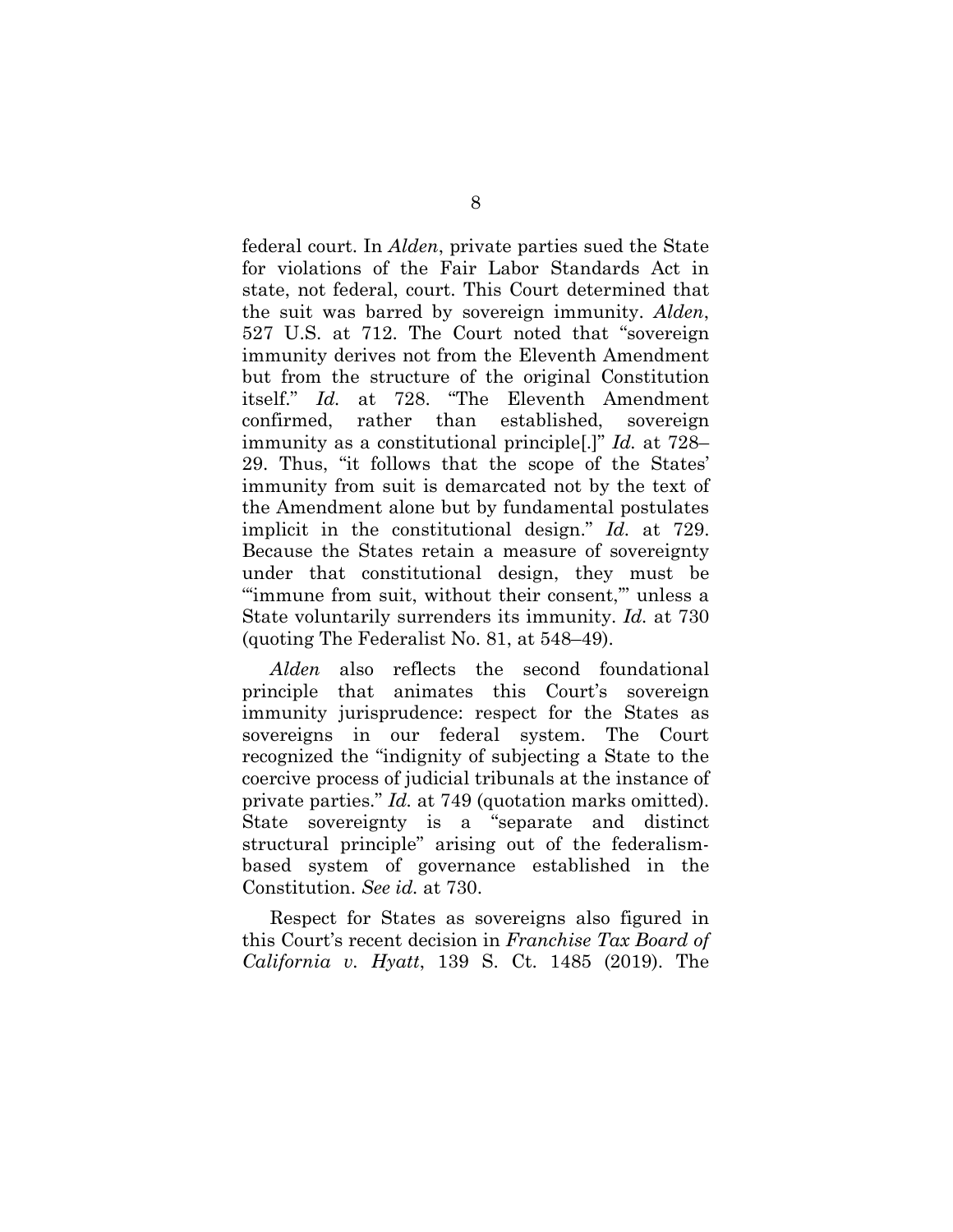question in *Franchise Tax Board* was whether to overrule *Nevada v. Hall*, 440 U. S. 410 (1979), in which this Court held that the Constitution does not bar a private suit against a State in the courts of another State. *See Hall*, 440 U. S. at 416–21. The *Hall* Court had concluded that the States maintained sovereign immunity in each other's courts the same way that foreign nations do—that is, immunity is available to the defendant State only if the forum State "voluntar[ily]" chooses "to respect the dignity of the [defendant State] as a matter of comity." *Id.* at 416.

This Court overruled *Hall* and concluded that "interstate sovereign immunity is preserved in the constitutional design[.]" *Franchise Tax Bd.*, 139 S. Ct. at 1496. In reaching that conclusion, this Court noted "that the Constitution affirmatively altered the relationships between the States, so that they no longer relate to each other solely as foreign sovereigns. Each State's equal dignity and sovereignty under the Constitution implies certain constitutional limitations on the sovereignty of all of its sister States." *Id.* at 1497 (quotation marks and brackets omitted). Thus, the States are not left to afford one another immunity as a matter of comity. Rather, the Constitution "embeds interstate sovereign immunity within the constitutional design." *Id.*

This Court's decisions in *Alden* and *Franchise Tax Board* highlight an important point: State sovereign immunity protects the dignity of the States *as sovereigns*. "The preeminent purpose of state sovereign immunity is to accord States the dignity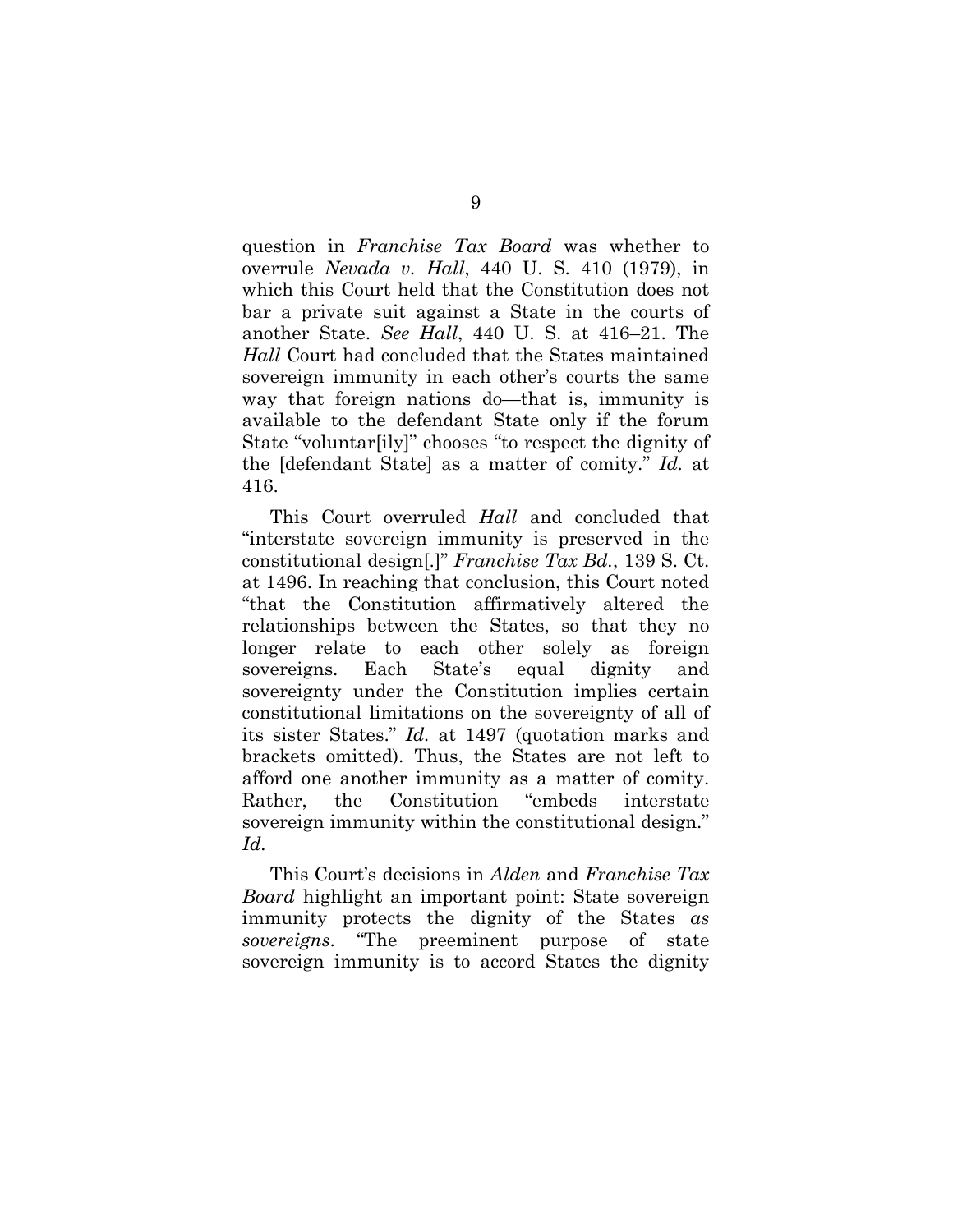that is consistent with their status as sovereign entities." *Fed. Mar. Comm'n v. S.C. Ports Auth.*, 535 U.S. 743, 760 (2002); *see also id.* (holding that States have sovereign immunity from administrative as well as judicial proceedings).

Of course, the States agreed, through the "plan of the Convention," that they would be subject to suit in certain circumstances. *Alden*, 527 U.S. at 713. Thus, under Article III, section 2, States are subject to suit brought by another State in a federal forum. *See* U.S. Const. Art III, § 2; *Alden*, 527 U.S. at 755. And States are subject to suit brought by the United States. *See Principality of Monaco*, 292 U.S. at 328. But any exception to sovereign immunity must be grounded in our constitutional structure and respect the States' dignity within that structure.

## <span id="page-16-0"></span>**2. The proposed delegation exception is inconsistent with our constitutional structure and respect for States' dignity.**

This Court has distinguished between the enumerated powers under which Congress can abrogate state sovereign immunity from private suit, like the Fourteenth Amendment, and those under which it cannot, like the Commerce Clause. The NGA is Commerce Clause legislation. Congress cannot directly abrogate the States' immunity from private suit in the NGA, and it should not be allowed to circumvent that limit through the fiction of delegating federal authority to private parties.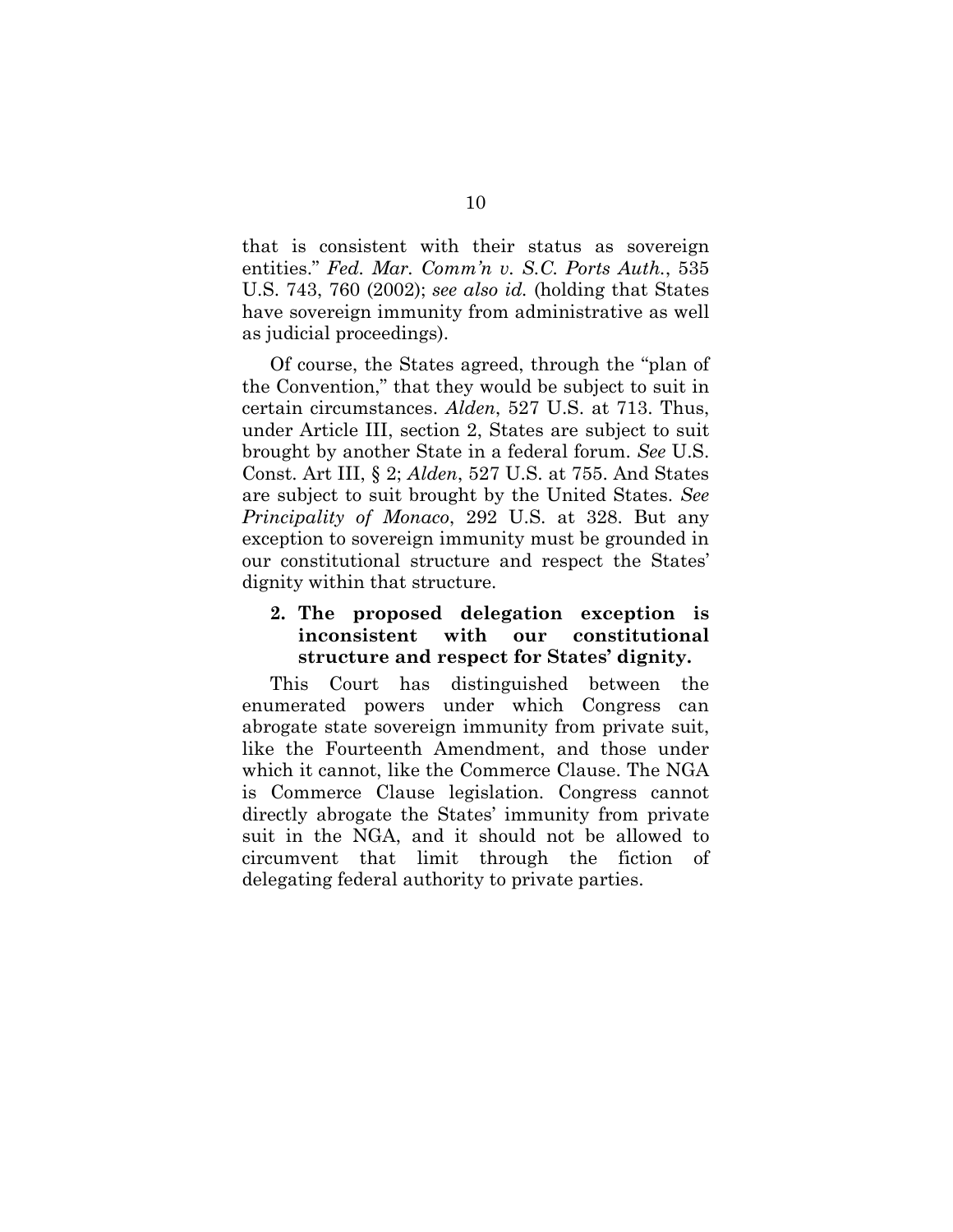### <span id="page-17-0"></span>**a. Delegation would circumvent the ban on abrogating, under the Commerce Clause, state immunity to private suits.**

Even if Congress had sought in the NGA to authorize private parties to sue States—and the Court of Appeals properly found no such intent—that authorization would not have been justified as an abrogation of sovereign immunity. Congress is empowered to abrogate state sovereign immunity to private suits only in limited circumstances. For example, Congress may do so when enforcing the protections enshrined in the Fourteenth Amendment through "appropriate legislation." U.S. Const. Amend. XIV, § 5. The Fourteenth Amendment, of course, represents a substantial restriction on the use of state power and prohibits state action that denies equal protection or deprives persons of life, liberty, or property without due process. This Court has held that the express constitutional power to enforce the substantive protections of the Fourteenth Amendment justifies congressional abrogation of state sovereign immunity. *See Fitzpatrick v. Bitzer*, 427 U.S. 445, 456 (1976) (stating that the Fourteenth Amendment allows Congress to "provide for private suits against States or state officials which are constitutionally impermissible in other contexts"). This Court also has held that the Bankruptcy Clause abrogates state sovereign immunity, explaining that "the States agreed in the plan of the Convention not to assert that immunity" because of the importance of uniform bankruptcy laws. *Cent. Va. Cmty. Coll. v. Katz*, 546 U.S. 356, 373 (2006).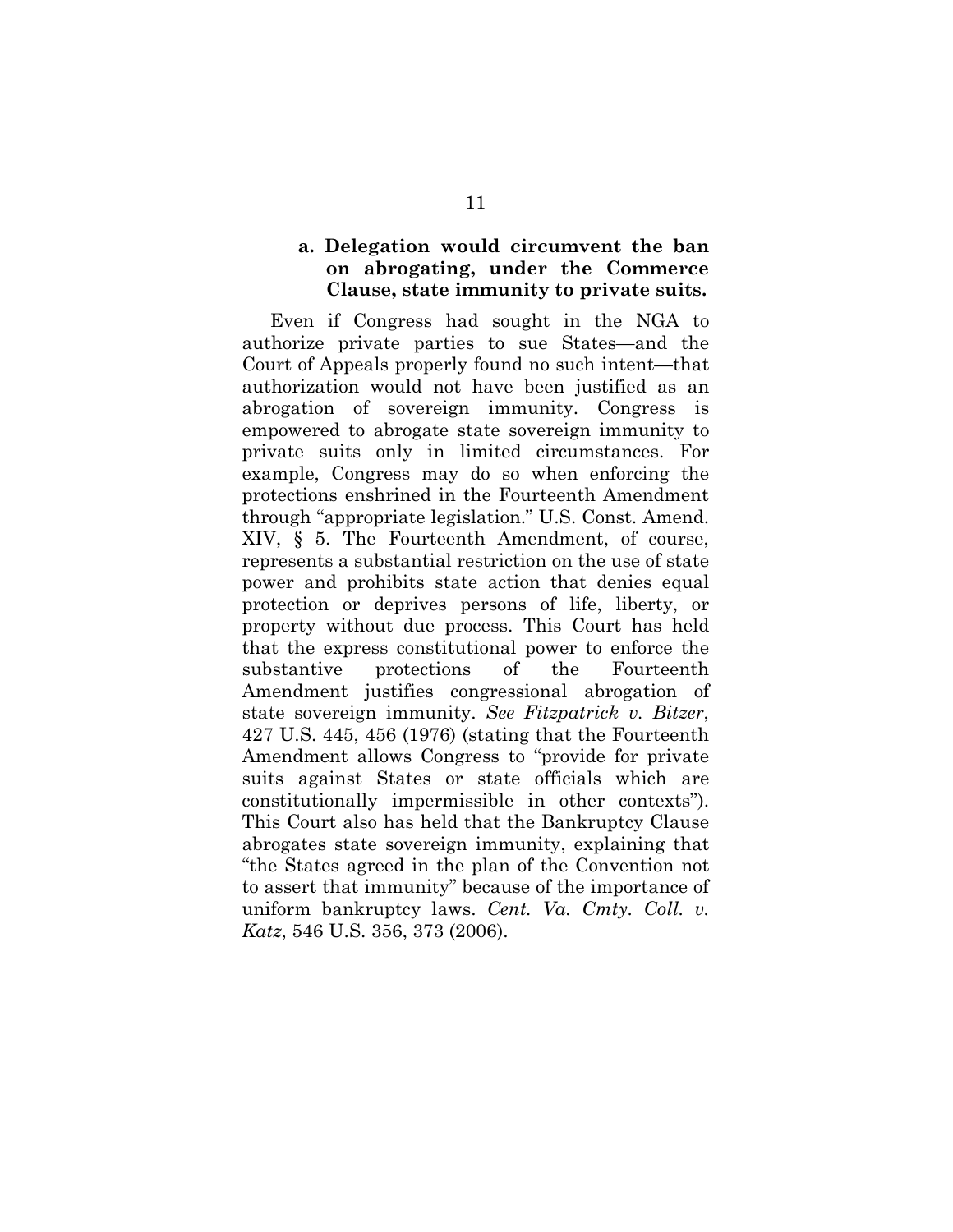But by now it is well settled that Congress cannot abrogate state sovereign immunity when exercising its Commerce Clause powers. *See Seminole Tribe*, 517 U.S. at 66 (overruling *Pennsylvania v. Union Gas Company*, 491 U.S. 1 (1989)). *Seminole Tribe* "reconfirm[ed] that the background principle of state sovereign immunity embodied in the Eleventh Amendment is not so ephemeral as to dissipate when the subject of the suit is an area . . . that is under the exclusive control of the Federal Government." *Id.* at 72. Thus, in *Seminole Tribe*, the Court held that Congress could not subject unconsenting States to suit by a tribe to enforce the Indian Gaming Regulatory Act. *Id.* at 47. Similarly, *Alden* held that Congress could not subject unconsenting States to suits by private parties to enforce the Fair Labor Standards Act. 527 U.S. at 712. In both cases the Court noted that the federal government itself could sue to enforce the statute. *See Seminole Tribe*, 517 U.S. at 71 n.14; *Alden*, 527 U.S. at 755. But that did not justify allowing private suits.

The NGA is an exercise of congressional authority to regulate interstate commerce in natural gas under the Commerce Clause. *See* 15 U.S.C. § 717(a). Accordingly, Congress cannot abrogate state sovereign immunity for purposes of enforcing the NGA.

Petitioner and the United States do not dispute that conclusion, but they seek an end run around it by contending that the Constitution allows the federal government to delegate its authority to sue to private parties. But if the federal government possesses that authority, *Seminole Tribe* and *Alden*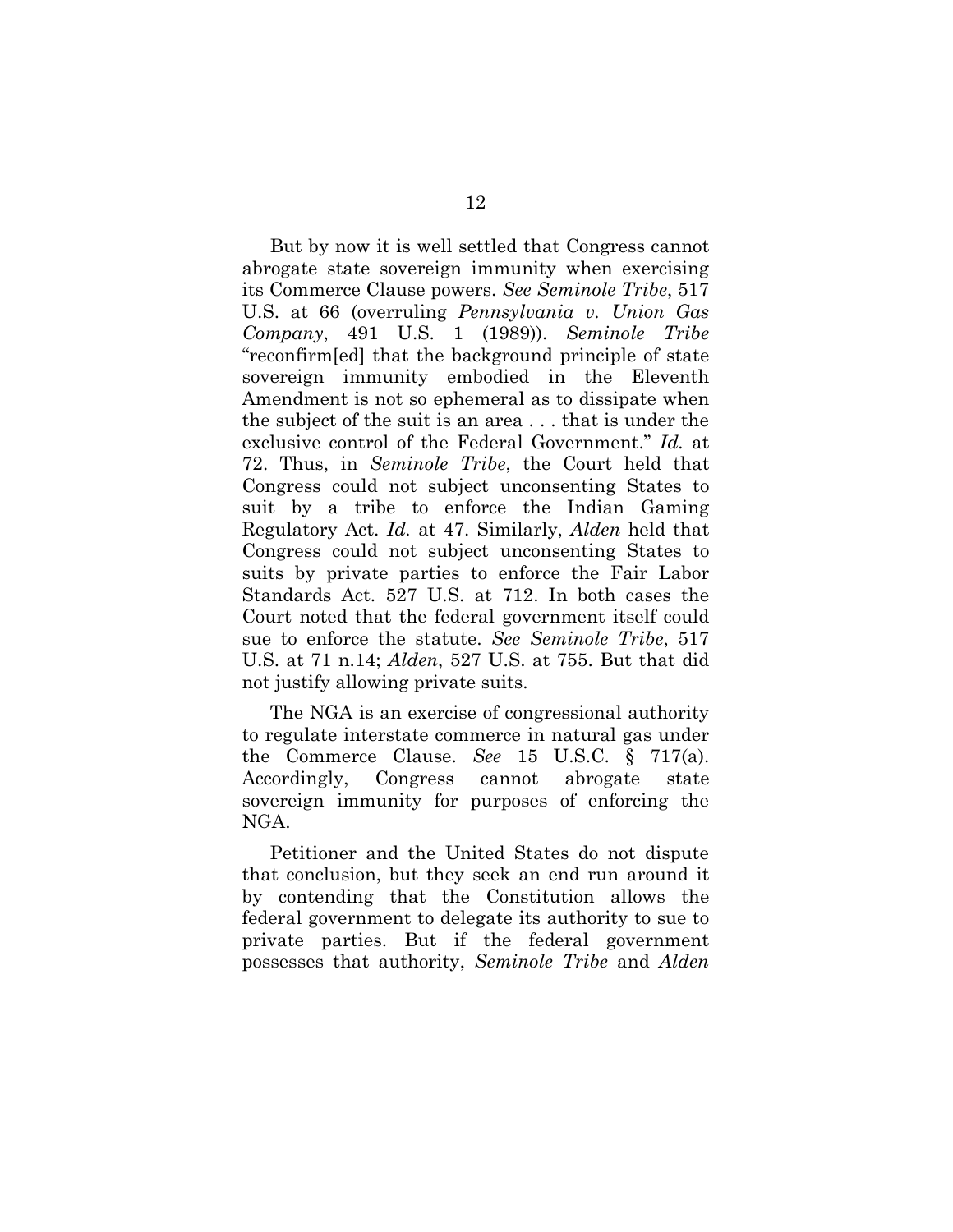merely identified a minor drafting error in the statutes they struck down, not a deep constitutional flaw. In other words, if petitioner and the United States were right, the suits in those cases would have been allowed if the statutes had not directly abrogated State immunity from private suit but instead delegated to private parties the federal government's own authority to sue to enforce the statutes.

Nothing supports such a radical reinterpretation of those seminal decisions on sovereign immunity. Just as this Court noted that it would be "quite strange" to prohibit Congress from abrogating immunity in court but allow it to abrogate immunity before an administrative tribunal, *Fed. Mar. Comm'n*, 535 U.S. at 761, it would be quite strange—indeed, absurd—to prohibit Congress from abrogating immunity from private suit but allow it to circumvent immunity through the fiction of labeling the same suit a delegation of federal authority to a private party. *Cf. Blatchford v. Native Village of Noatak*, 501 U.S. 775, 786-77 (1991) ("[A]ssuming that delegation of exemption from state sovereign immunity is theoretically possible, there is no reason to believe that Congress ever contemplated such a strange notion."). There is no basis in constitutional structure or this Court's case law for such a rule of law, which would radically rework bedrock principles of state sovereign immunity.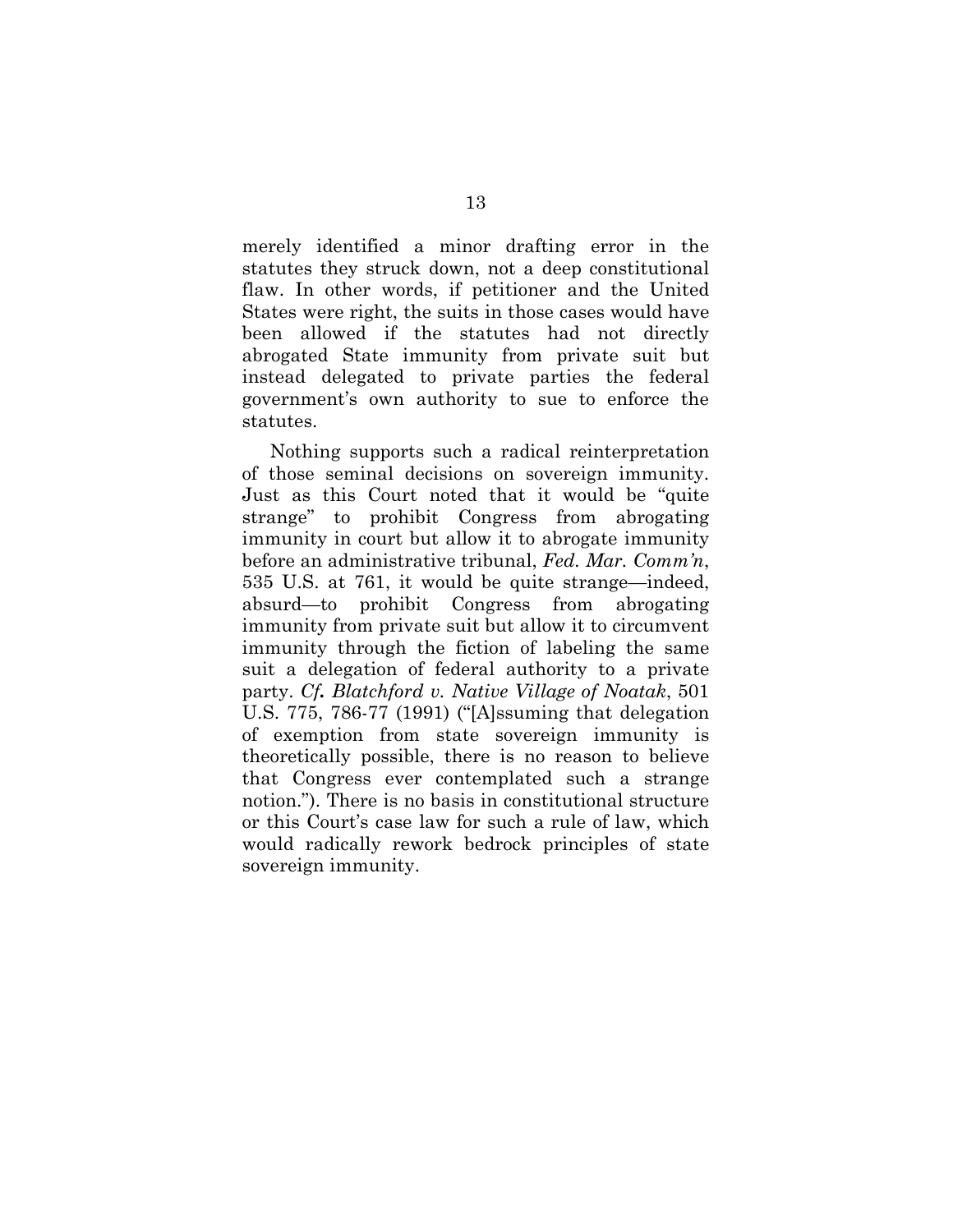## <span id="page-20-0"></span>**b. A private suit is not constitutionally equivalent to a suit by the United States.**

In addition to being an end run around the limits of congressional power, delegation of federal authority to sue states fails to respect the dignity of States as sovereigns in our constitutional structure. For that reason, too, this Court should reject the proposed delegation exception to sovereign immunity.

The States agreed, through the "plan of the Convention," that they would be subject to suit by the federal government itself. *Alden*, 527 U. S. at 755 (citing *Principality of Monaco*, 292 U. S. at 328–29). But there is a constitutionally significant difference between a suit brought by another sovereign and a suit brought by a private party. Federal officials are "entrusted with the constitutional duty to 'take Care that the Laws be faithfully executed,' U. S. Const., Art. II, § 3." *Alden*, 527 U.S. at 755. A suit by an official entrusted with that duty "differs in kind from the suit of an individual" who has no such duty. *Id.* "Suits brought by the United States itself require the exercise of political responsibility for each suit prosecuted against a State, a control which is absent from a broad delegation to private persons to sue nonconsenting States." *Id.* at 756.

This Court's *Federal Maritime Commission* decision highlights the difference between those two types of suits. In that case, the question was whether a State had sovereign immunity from a private party's complaint before a federal administrative agency. 535 U.S. at 747–49. The United States argued that the State could be required to participate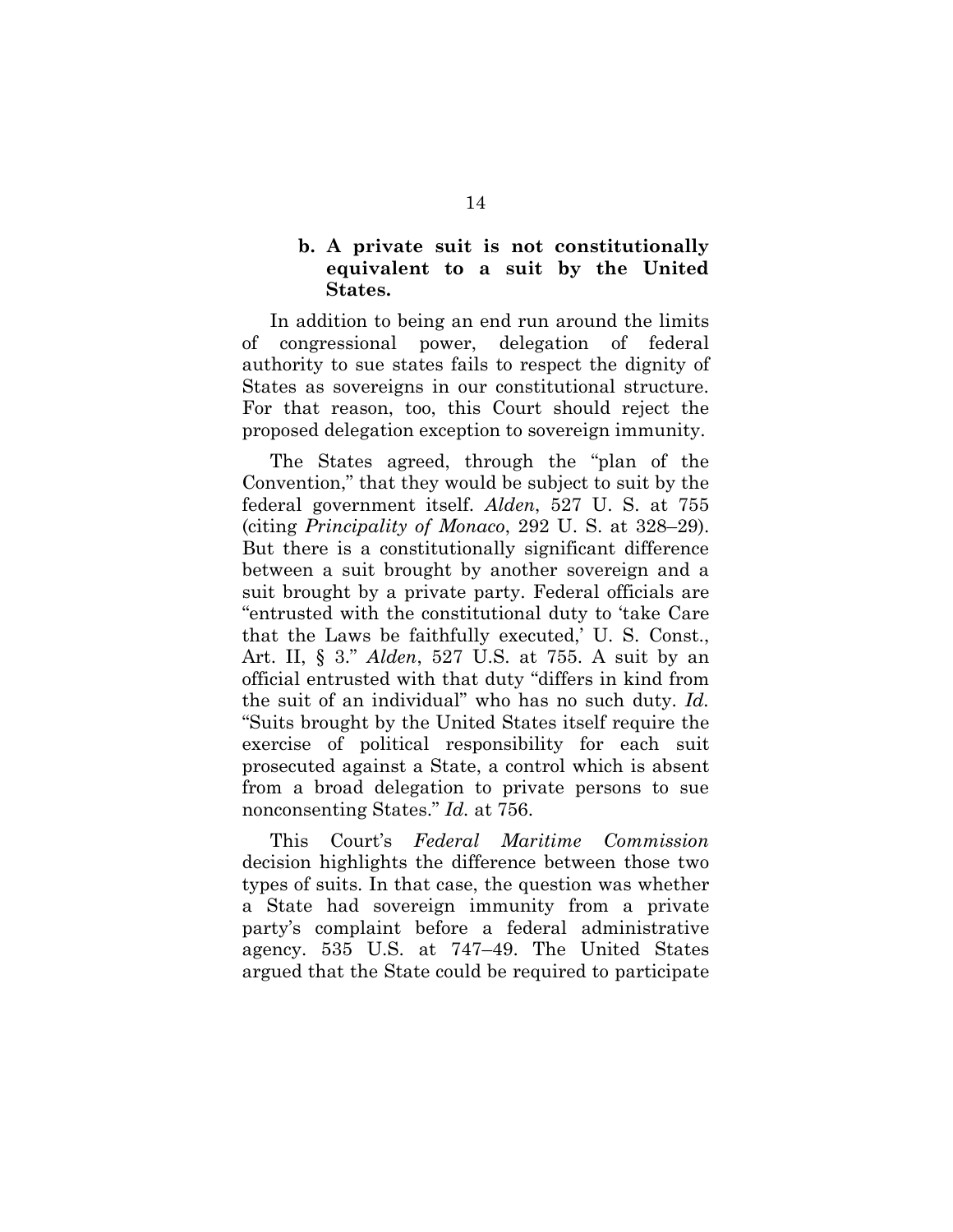in the administrative proceedings because "the States have consented to actions brought by the Federal Government." *Id.* at 764. But this Court rejected that argument, noting that "the prosecution of a complaint filed by a private party" before the federal agency "is plainly not controlled by the United States, but rather is controlled by that private party[.]" *Id.* "As a result, the United States plainly does not exercise political responsibility for such complaints, but instead has impermissibly effected a broad delegation to private persons to sue nonconsenting States." *Id.* (quotation marks and ellipsis in original omitted).

The same is true here. Although FERC may have approved construction of the pipeline along a particular route, it has not exercised political responsibility for filing or prosecuting a condemnation proceeding in court. That proceeding "is plainly not controlled by the United States, but rather is controlled by [a] private party[.]" *Id.* As in *Federal Maritime Commission*, state sovereign immunity bars that proceeding.

As the holding of *Federal Maritime Commission* reflects, delegating federal authority to a private party is fundamentally inconsistent with our constitutional structure. The States' consent to suit by the United States through the plan of the convention did not amount to "consent to suit by anyone whom the United States might select." *Blatchford*, 501 U.S. at 785; *see also id.* (expressing "doubt . . . that sovereign exemption *can* be delegated—even if one limits the permissibility of delegation . . . to persons on whose behalf the United States itself might sue." (emphasis in original)). Thus,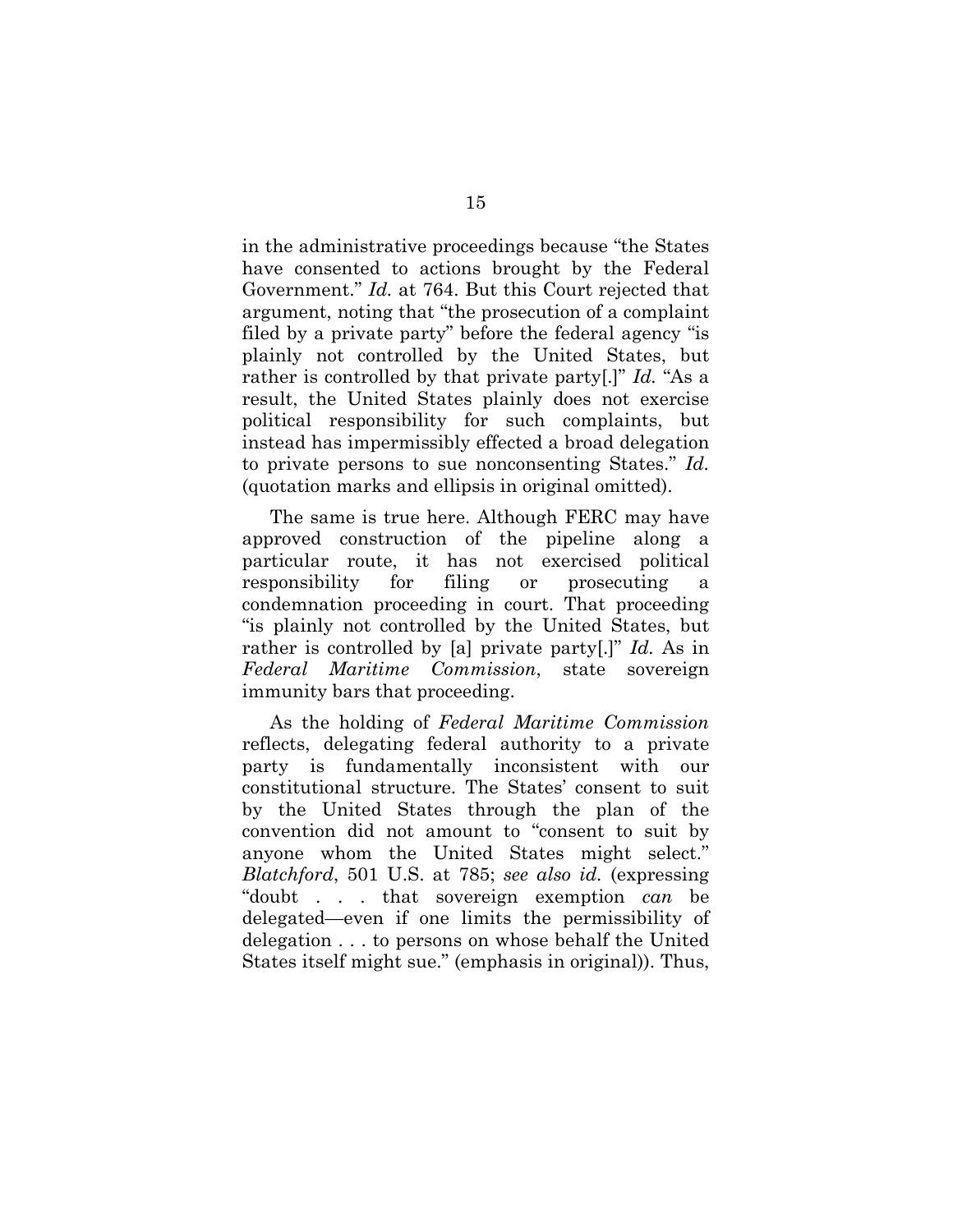as this Court's precedents make clear, the federal government's undisputed authority to bring suit against a State does not mean that the federal government can authorize a private party to do the same.

A contrary rule would be untenable. This Court has original and exclusive jurisdiction over suits between two States. U.S. Const., Art. III, § 2; 28 U.S.C. § 1251(a). If a State could delegate that authority to one of its residents, the result would be a suit that flatly conflicted with the plain text of the Eleventh Amendment. But the logic of petitioners' and the United States' position here would allow that subterfuge. This Court should confirm that neither Congress nor States can delegate to private parties the authority to sue a State.

- <span id="page-22-1"></span><span id="page-22-0"></span>**3. Delegation is particularly intolerable in the context of private condemnation suits.**
	- **a. State authority over state land has special importance in the analysis of sovereign immunity.**

For the reasons explained above, Congress cannot delegate the federal government's authority to sue a State. Allowing it to do so would open a loophole in this Court's abrogation jurisprudence and conflict with basic principles of state sovereignty.

But even if that principle did not hold in all contexts, it would hold in the context of suits to condemn state property. In addition to lands held in a proprietary capacity, States hold tidelands, submerged lands, and navigable waterways as sovereign lands subject to the public trust. *Ill. Cent.*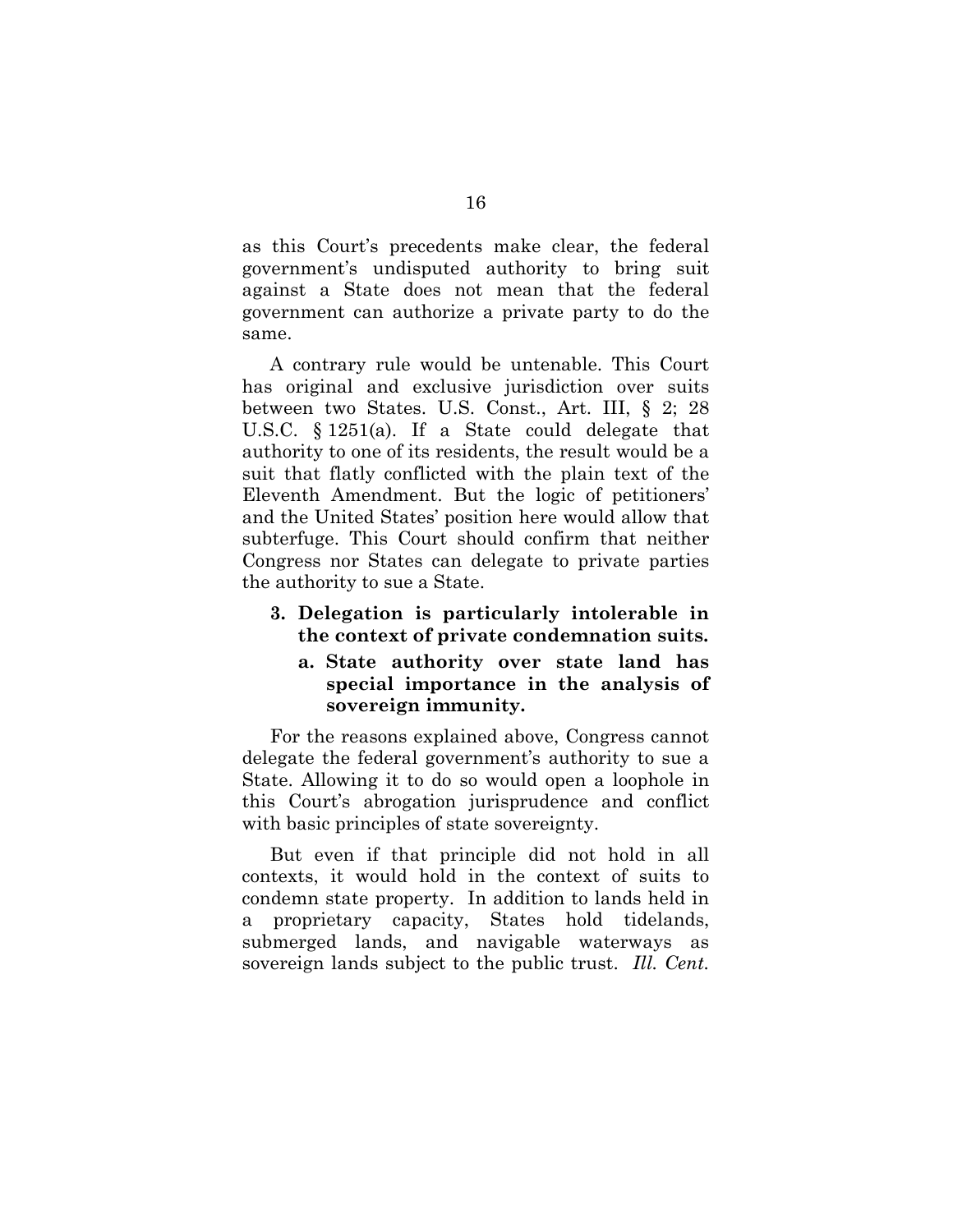*R. Co. v. Illinois*, 146 U.S. 387, 435 (1892). This Court has recognized the special importance of state authority over state land in the analysis of sovereign immunity. In *Idaho v. Coeur d'Alene Tribe*, 521 U.S. 261 (1997), the plaintiff tribe sought a declaration of ownership and a right to quiet enjoyment of submerged lands surrounding a lake in Northern Idaho. This Court held that the State was immune from the suit even though the tribe sought prospective injunctive relief—relief that otherwise would be allowed under the reasoning of *Ex parte Young*, 209 U.S. 123, 160 (1908). *Coeur d'Alene Tribe*, 521 U.S. at 282–88.

In reaching that conclusion, this Court explained that States have "special sovereignty interests" when a suit seeks to transfer "substantially all benefits of ownership and control" from the State to the plaintiff. *Id.* at 281–82. That is particularly so when the suit could "divest the State of its sovereign control over submerged lands, lands with a unique status in the law and infused with a public trust the State itself is bound to respect." *Id.* at 283. A State's title to navigable waters and the soils under them was conferred "'by the Constitution itself.'" *Id.* (quoting *Oregon ex rel. State Land Bd. v. Corvallis Sand & Gravel Co.*, 429 U.S. 363, 374 (1977)). "The dignity and status of its statehood" allowed the State to invoke sovereign immunity even though *Ex parte Young*'s "fictional distinction" between a suit against a state official and a suit against the sovereign otherwise would have allowed the suit. *Coeur d'Alene Tribe*, 521 U.S. at 269, 287.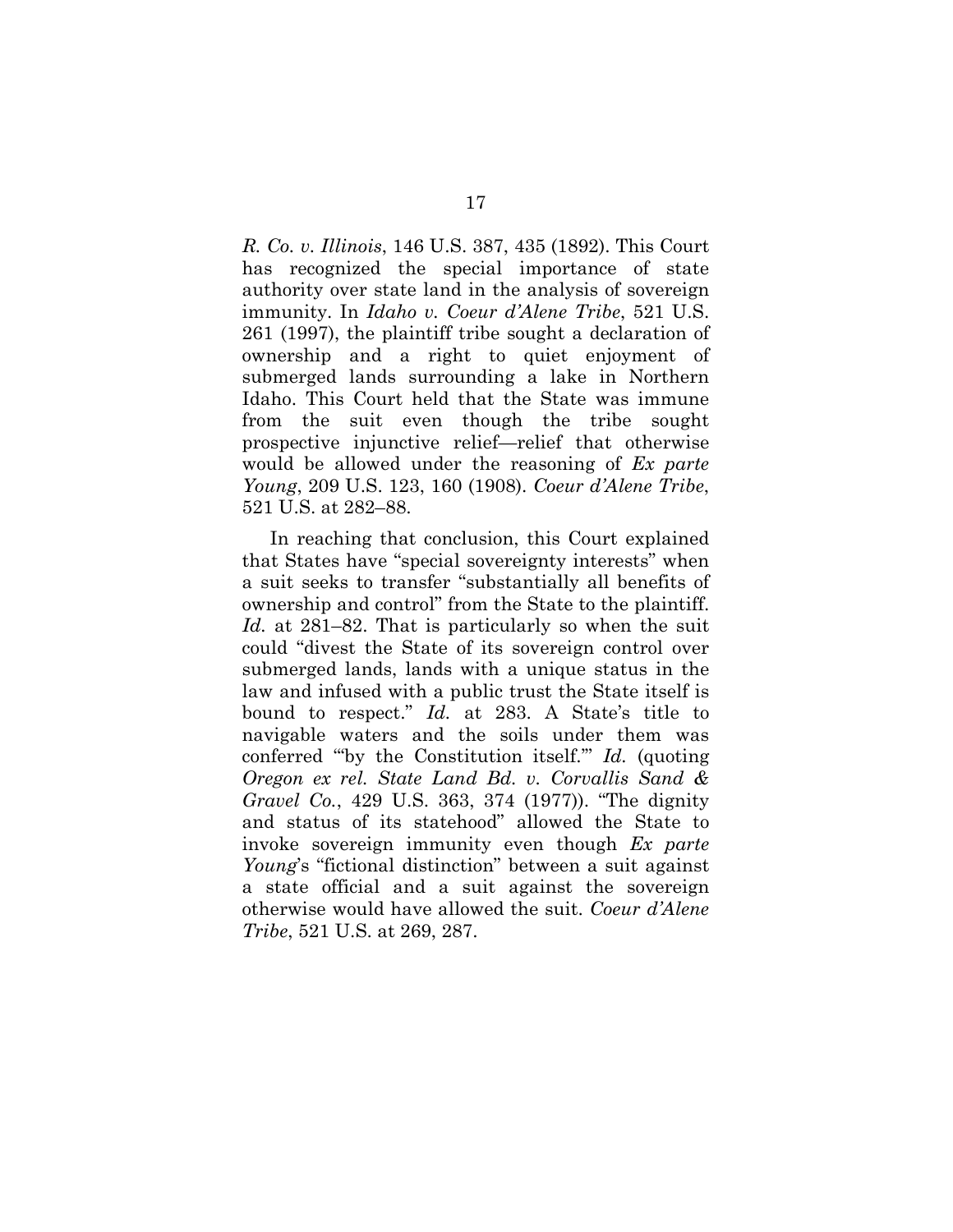The same special sovereignty interests are implicated here since this case, too, concerns stateowned lands. The eminent domain proceedings at issue seek to transfer ownership and control of real property from a State to a private party. And when the pipeline route crosses navigable waters or tidelands—as they frequently do—eminent domain divests the State of control over those "unique" lands that are "infused with a public trust." *Id.* at 283.

Petitioner and the United States ask this Court to allow the suit on the fiction that it is brought under the aegis of the federal government rather than by a private party. But that sort of "empty formalism" cannot defeat state sovereign immunity. *Id.* at 270. In *Coeur d'Alene Tribe*, the tribe could not circumvent the State's immunity from suit over its ownership of land by purporting to bring it against a state official rather than the State itself. For the same reason, a private party cannot circumvent the State's immunity from suit over its ownership of land by purporting to bring it on behalf of the federal government rather than itself. Immunity turns on the impact to the State's special sovereign interests in its property, not the form of the suit.

## <span id="page-24-0"></span>**b. Intergovernmental takings require an exercise of political responsibility that cannot be delegated to a private party.**

Beyond the doctrinal reasons for being especially accommodating of state sovereignty in condemnation proceedings, there are practical reasons to do so as well. States hold property for the benefit of the public. When the federal government takes that property for a different public use, it deprives the public of the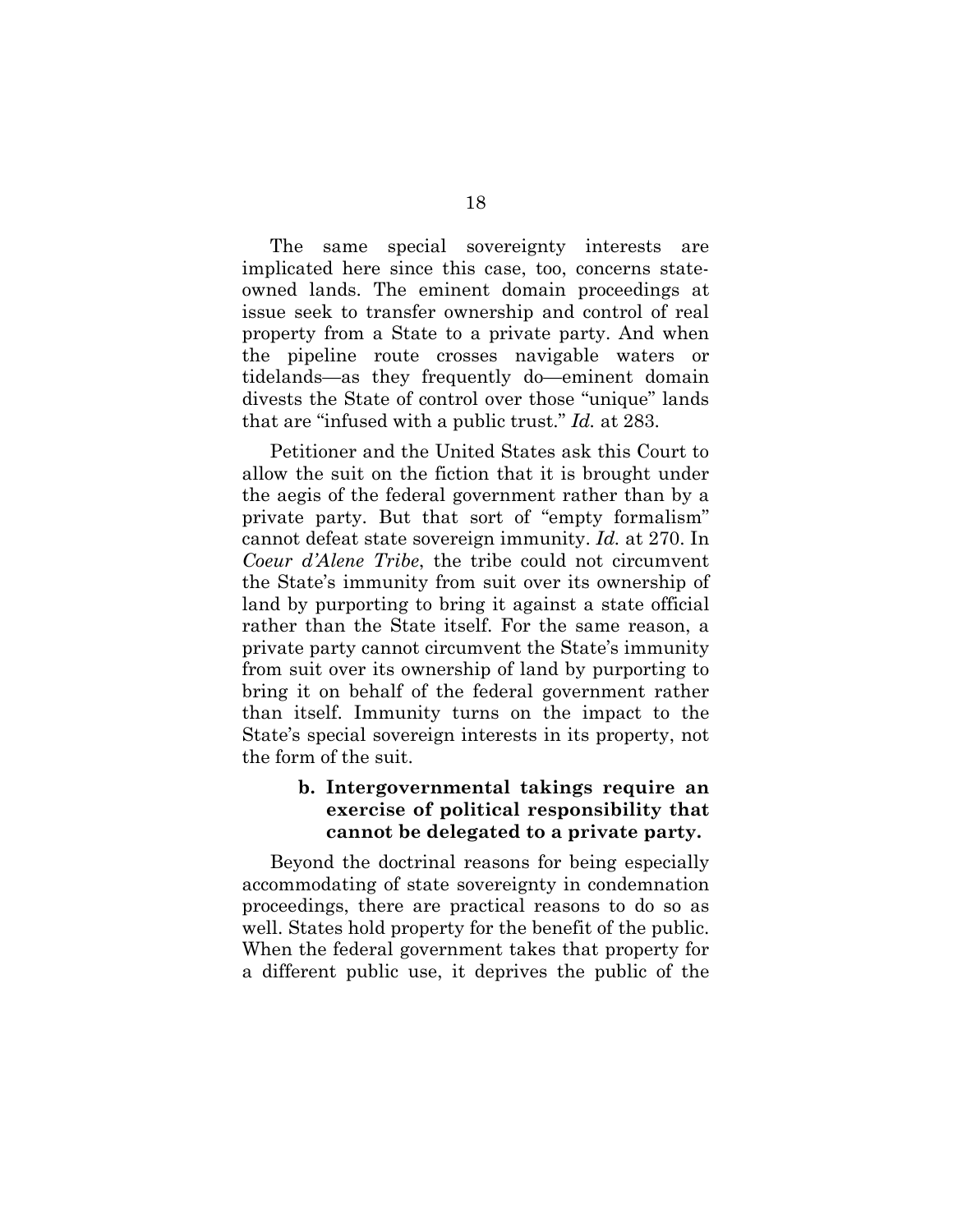uses to which the property previously was put. The competing public uses at issue in an intergovernmental taking are a strong reason to require the federal government itself—politically accountable and charged with public duties—to take responsibility for exercising eminent domain.

1. Intergovernmental takings by the federal government are a relatively recent development in the law. "At the Founding, the federal government was not understood to have the power to exercise eminent domain inside a state's borders." William Baude, *Rethinking the Federal Eminent Domain Power*, 122 Yale L.J. 1738, 1741 (2013); *see also Pollard's Lessee v. Hagan*, 44 U.S. (3 How.) 212, 223 (1845) (The United States has "no constitutional capacity to exercise . . . eminent domain, within the limits of a state or elsewhere, except in the cases in which it is expressly granted."). When the federal government needed land, it relied on the States to condemn it. *See* Baude, *supra*, at 1741. In 1875, this Court held for the first time that the federal government had the power to condemn private property without the consent of the State in which the property was located. *Kohl v. United States*, 91 U.S. 367, 374 (1875). And by the mid-twentieth century, this Court recognized that the federal condemnation power included the power to take state-owned property. *United States v. Carmack*, 329 U.S. 230, 236 (1946); *see also United States v. 50 Acres of Land*, 469 U.S. 24, 31 (1984) (holding that public condemnees must receive the same compensation as private condemnees). While the federal government's *authority* to take state property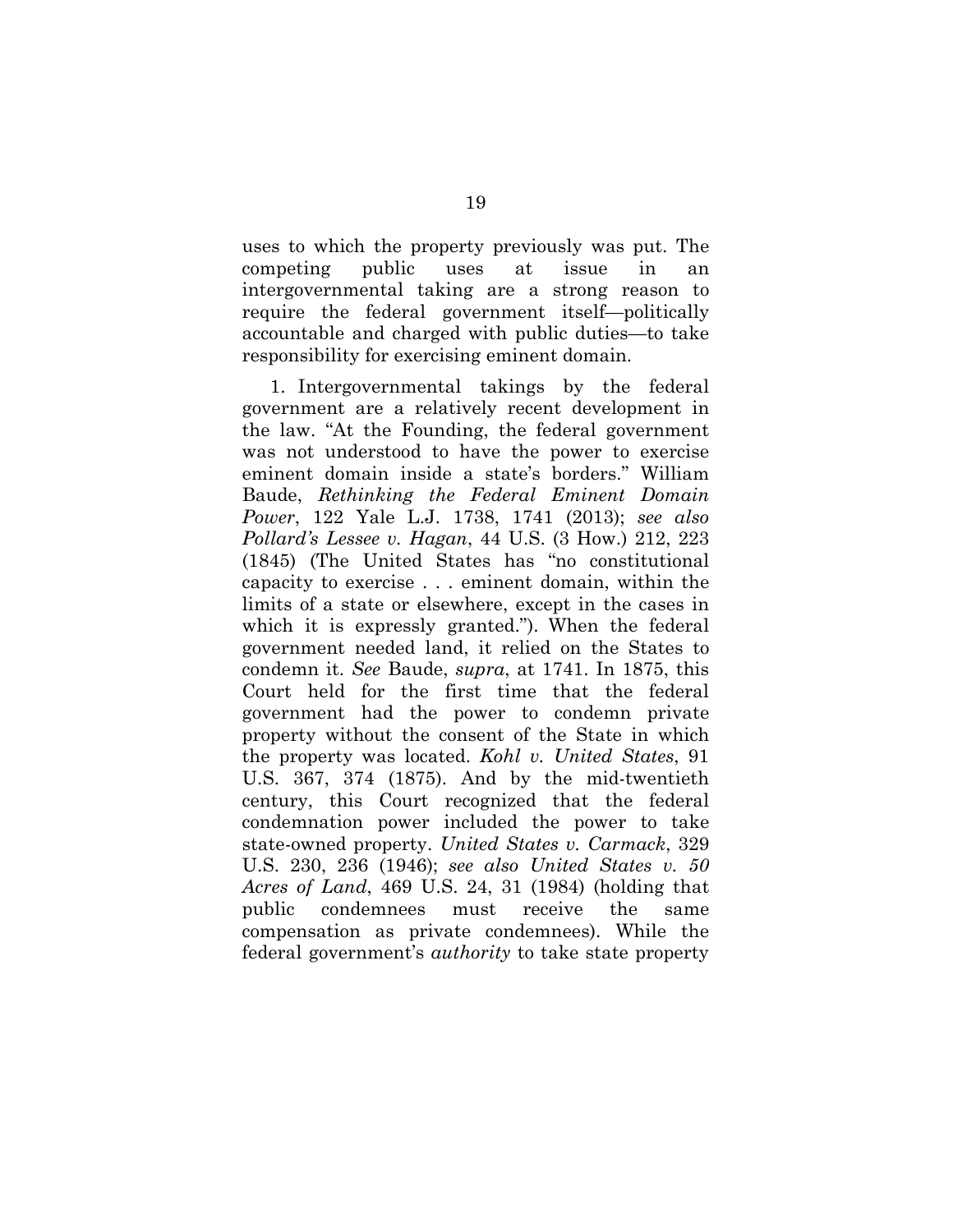is no longer in dispute, it remains a consequential act that demands a considered exercise of political responsibility. The power to condemn is the power to take property for a "public use." U.S. Const. Amend. V. But property owned by the State is already being put to a public use. In our federalist system the States have primary responsibility for protecting and using their public lands for the benefit of their citizens. This Court's "jurisprudence has recognized that the needs of society have varied between different parts of the Nation, just as they have evolved over time in response to changed circumstances." *Kelo v. City of New London*, 545 U.S. 469, 482 (2005). To that end, the "earliest cases" decided by this Court "in particular embodied a strong theme of federalism, emphasizing the 'great respect' that we owe to state legislatures and state courts in discerning local public needs." *Id*. (citing *Hariston v. Danville & Western R. Co*., 208 U.S. 598, 606–07 (1908)).

Intergovernmental takings are a departure from that "strong theme of federalism." They represent the federal government overruling the State's own determination of how best to meet local needs and serve the interests of its residents. To take state property, the federal government must determine that some other public use is more important than the one to which the property is already being put. That is not a determination that the federal government makes lightly, because it directly infringes on a core aspect of state sovereignty. *Cf.* 42 U.S.C. § 4651 (stating policy that federal agencies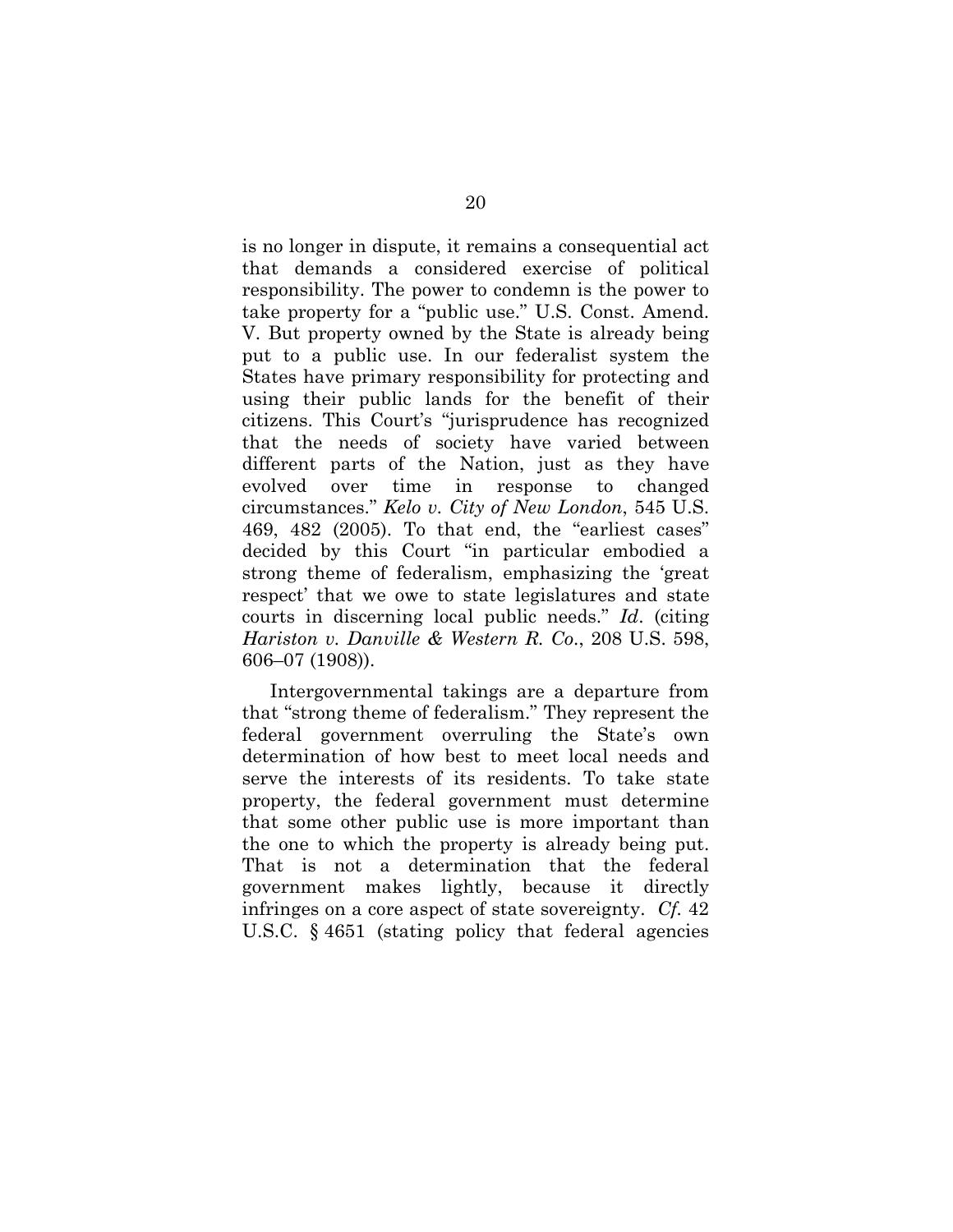"make every reasonable effort" to acquire real property by negotiation rather than condemnation).

2. The difficulty of providing just compensation also highlights the gravity of the decision to carry out intergovernmental takings. Because States focus not just on profiting from their property but on preserving and enhancing the public benefits that derive from the property, financial compensation for the market value of property is not likely to make the State whole. *See United States v. Miller*, 317 U.S. 369, 373–74 (1943) (explaining that just compensation, for purposes of the Fifth Amendment, means "the full and perfect equivalent in money of the property taken" and is generally the "fair market value"). That is, the public use to which a State has already put public property—which may be connected to how the State uses other adjacent or similar parcels of property—may not be fully compensated by the market value of the property. *See 50 Acres of Land*, 469 U.S. at 26 ("a public condemnee," such as a municipality is not "entitled to compensation measured by the cost of acquiring a substitute facility if it has a duty to replace the condemned facility" as long as the "market value of the condemned property is ascertainable"). The State might decide that other values—like public health or cultural preservation outweigh any financial compensation it could obtain for the property. *See, e.g.*, N.Y. Const., Art. XIV, § 1 (the State's forest preserve "shall be forever kept as wild forest lands"); Or. Admin. R. § 141-123- 0020(8)(d) (the Oregon Division of State Lands cannot grant an easement on certain lands if it would have "unacceptable impacts on public health, safety or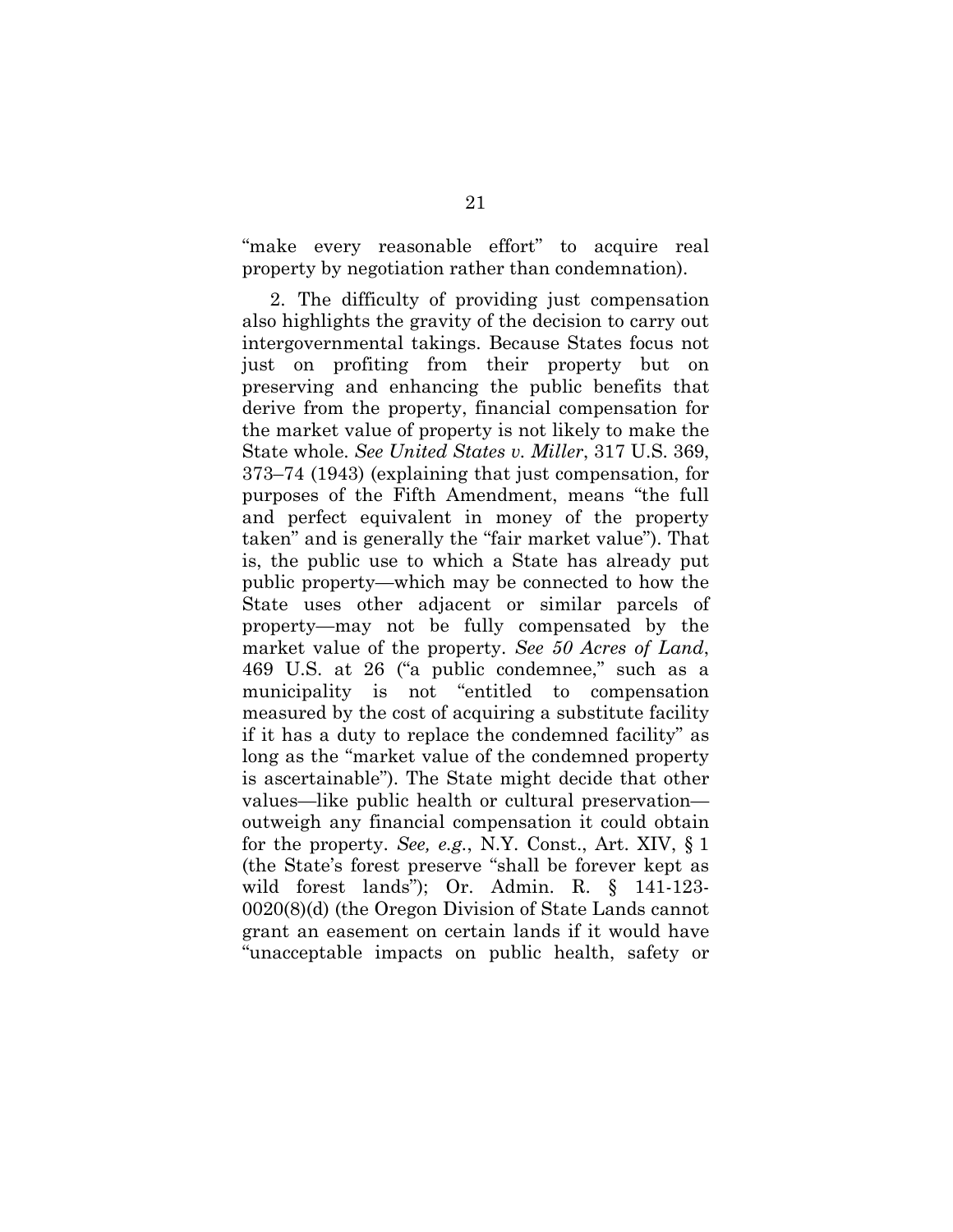welfare, or would result in the loss of, or damage to natural, historical, cultural or archaeological resources").

3. When the party exercising eminent domain is another sovereign like the federal government, the concerns about public use and just compensation although significant—are mitigated by the exercise of political responsibility that accompanies the decision to bring a condemnation suit. The federal government also owes duties to the public and is politically accountable for the decisions it makes about how to balance the competing public uses.

But those protections are not present when the ultimate decision to sue is left to a private party. A private party is not beholden to the interests of the public when it condemns state-owned property. That offends state sovereignty far more than the same exercise of power by the federal government directly.

There is no merit to petitioner's argument (Pet. Br. 35–36) that FERC bears sufficient responsibility for the condemnation proceedings because it approves the pipeline route. FERC's approval of the route does not lead directly to condemnation proceedings. Those proceedings happen only if the private company and State cannot agree on the terms of the conveyance. And because it is up to the private company to decide when (if at all) to file condemnation proceedings including before the pipeline itself has all necessary approvals—FERC does not bear political responsibility for the decision to infringe on state sovereignty.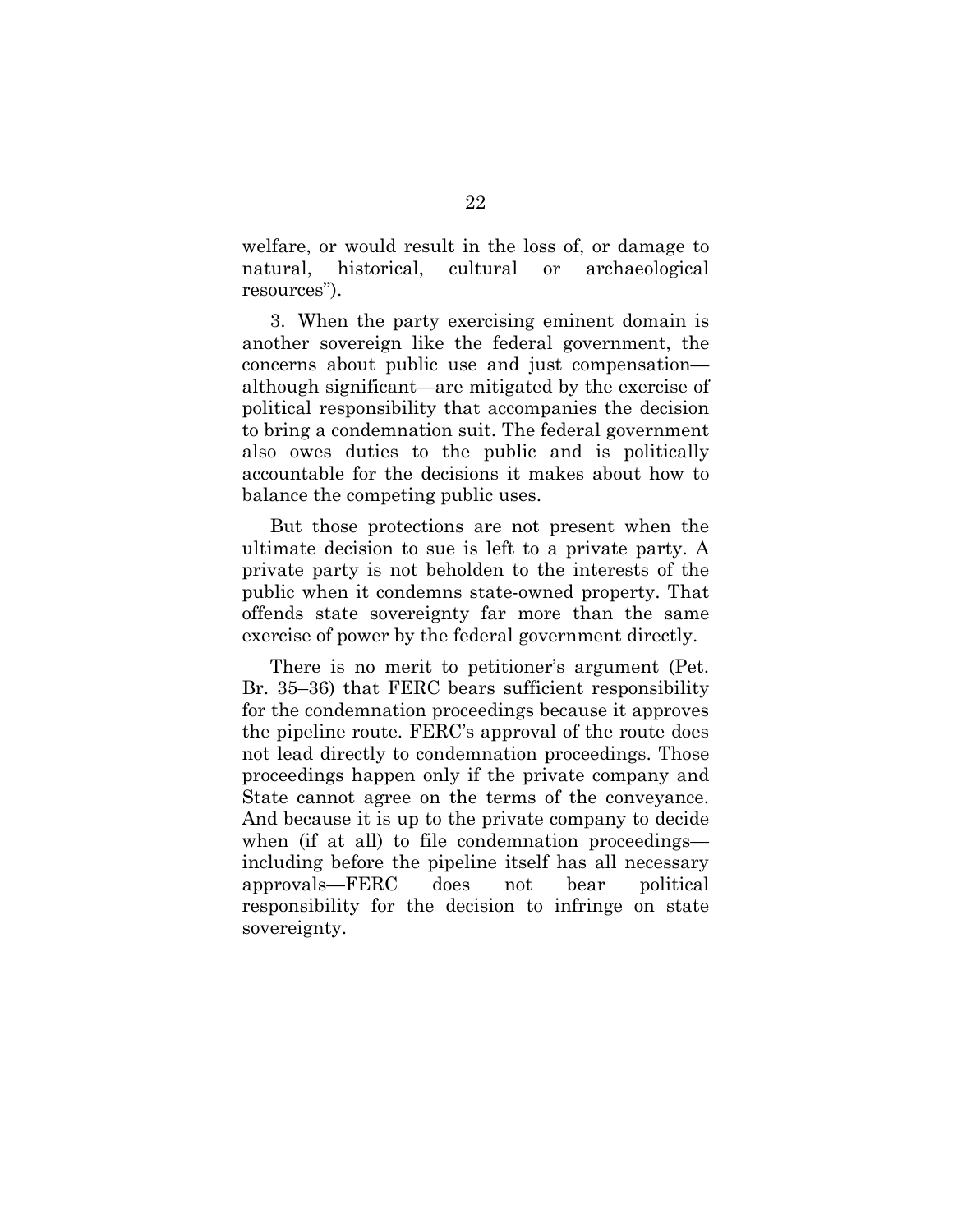Even with respect to private property, the NGA requires the pipeline company to try to acquire any necessary rights-of-way or property through consensual negotiation before it resorts to a condemnation suit. 15 U.S.C. § 717f(h) ("When any holder of a certificate of public convenience and necessity *cannot* acquire by contract, or is unable to agree with the owner of property to the compensation to be paid for, the necessary right-of-way . . . and the necessary land or other property . . . it may acquire the same by the exercise of the right of eminent domain[.]") (emphasis added). And when the route crosses state land, the private company will frequently be able to obtain the necessary interest in land through existing state laws governing conveyance of easements or property. *See, e.g.*, Or. Admin. R. § 141-123-0020 (setting forth the rules for the Oregon Department of State Lands to grant easements on certain lands). Because the private company will often be able to obtain the necessary interest in land in accordance with state law, FERC's approval of a pipeline route does not mean that it has made a politically accountable decision to sue a State.

The consequential decision affecting States is not the pipeline route approval, but the decision to declare negotiations at an impasse and institute condemnation proceedings. And the NGA leaves that decision to the private party—not FERC. As with the administrative proceedings at issue in *Federal Maritime Commission*, the United States itself does not have to take "political responsibility" for the decision to sue rather than negotiate with the State. 535 U.S. at 764.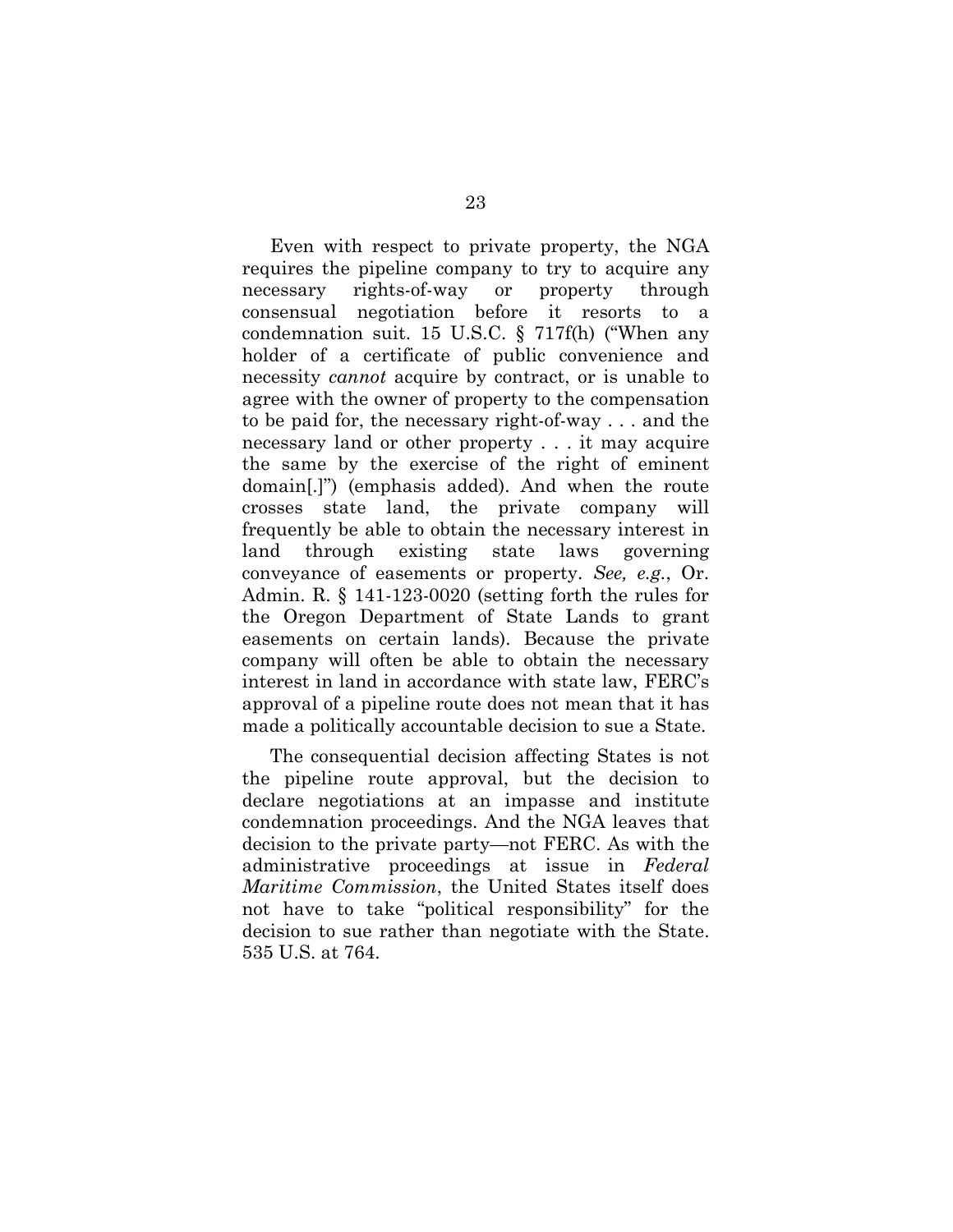States retain a strong interest in ensuring that any rights-of-way across state lands respect the many purposes that those lands may serve—an interest that can be protected through negotiation over the terms of the easement. FERC's authorization of a route does not extinguish that state interest in negotiating the terms on which they will cede their property rights. And while the federal government may have the authority to override a State's determination of how best to use its land, allowing a private party to do the same is an intolerable infringement on core state powers.

Petitioner overstates the practical consequences of respecting state sovereign immunity for public infrastructure projects. (Pet. Br. 48–51). As noted above, private companies will often be able to acquire the easements or property they need from the States through negotiation or existing state laws. If they cannot, Congress can authorize the federal government itself to bring condemnation proceedings to allow pipelines or other infrastructure to cross state property. Even if that would require amending the NGA, the need for a statutory change is no reason to disregard the constitutional principles governing state sovereign immunity.

## <span id="page-30-0"></span>**B. Congress cannot abrogate a State's sovereign immunity by requiring it to litigate the defense in collateral proceedings.**

The United States argues even if a State otherwise retains sovereign immunity against suits like this one, it cannot assert that immunity in the suit itself because allowing it to do so would amount to a collateral challenge to FERC's decision to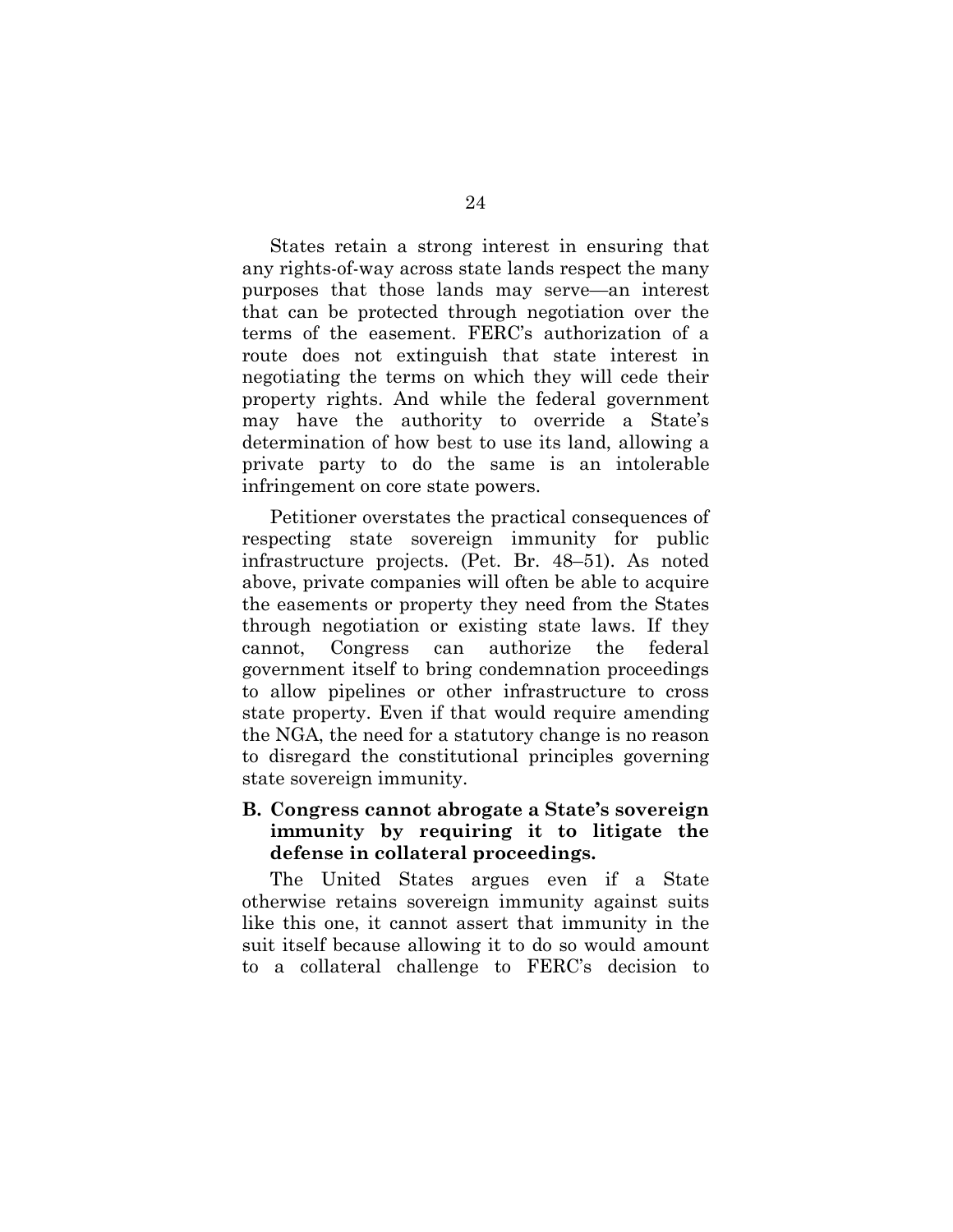authorize the pipeline. (U.S. Br. 11). The United States contends that the NGA instead requires the immunity issue to be litigated in the FERC proceeding itself, with judicial review thereafter in the court of appeals. (U.S. Br. 14).

If that were the correct reading of the NGA—and for the reasons set out by respondents, it is not—the statute would be unconstitutional. Congress can no more deprive the States of sovereign immunity from suit through such a jurisdiction-stripping provision than it can abrogate that immunity directly. Even if Congress can impose procedural requirements for raising immunity to a suit, the alleged jurisdictional bar here is not such a requirement. It instead would prevent a State from objecting to a suit by a private party in federal court, a direct infringement of state sovereignty.

That is particularly intolerable because the State may not even have an opportunity to litigate its immunity defense though the collateral proceedings before it is subjected to the indignity of suit in federal court. FERC proceedings and judicial review by the court of appeals may not be completed before condemnation suits are commenced. *See Allegheny Def. Project v. FERC*, 932 F.3d 940, 948 (D.C. Cir. 2019) (Millett, J., concurring) (describing FERC's procedures as "a Kafkaesque regime"), *rev'd*, 964 F.3d 1, 10 (D.C. Cir. 2020) (en banc) (describing process of repetitive tolling orders as allowing "the Commission and private certificate holders . . . to split the atom of finality" where the orders "are not final enough for aggrieved parties to seek relief . . . but they are final enough for private pipeline companies to go to court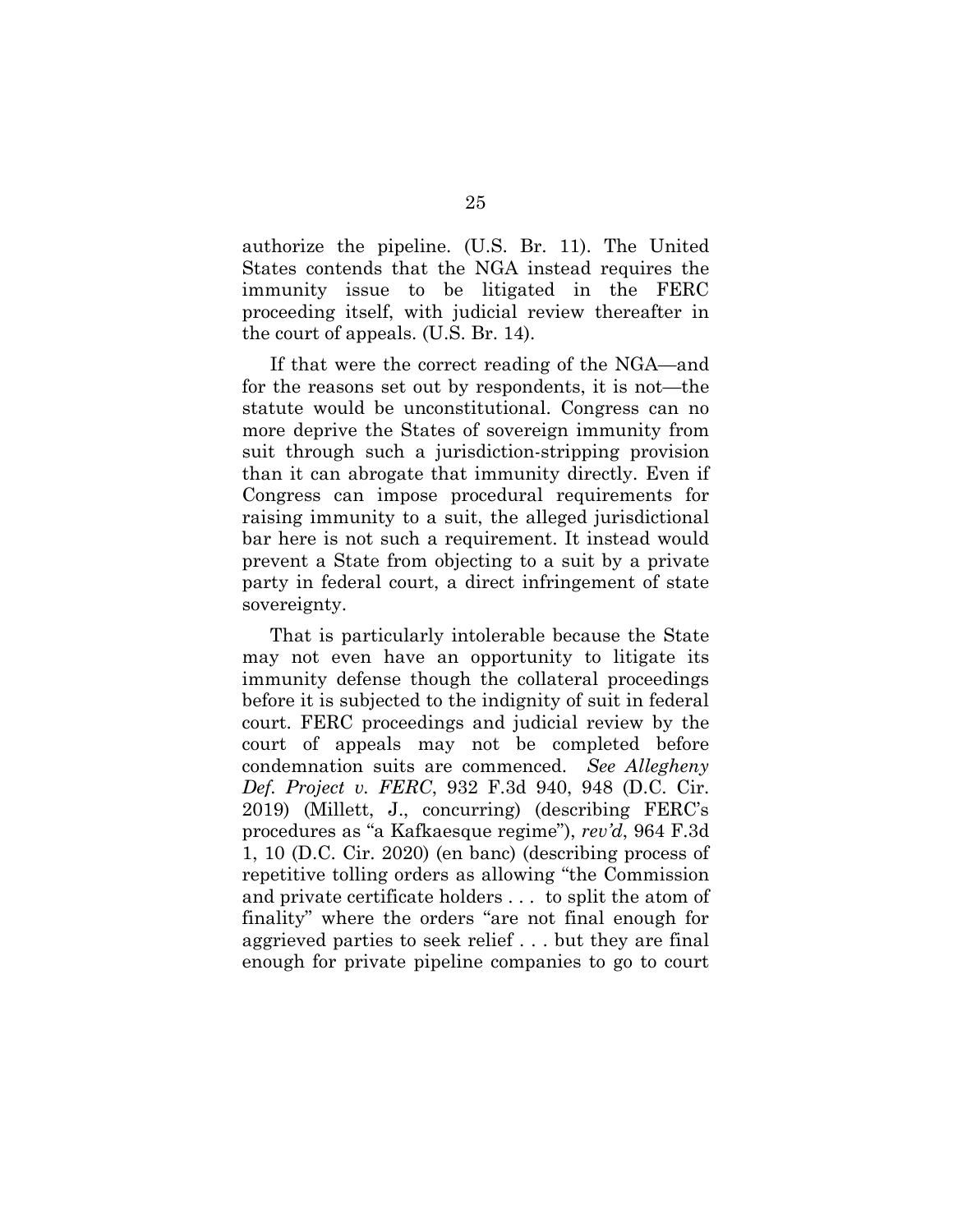and take private property by eminent domain"). In this case, for example, petitioner filed the condemnation complaints in federal court less than a month after FERC granted it a certificate of public convenience and necessity. J.A. 26, 35. But FERC did not issue its order on rehearing, thereby allowing judicial review, until more than six months later. J.A. 213; *see also* Petition for Judicial Review, *Del. Riverkeeper Network v. FERC*, No. 18-1128 (D.C. Cir. filed May 9, 2018).

The procedural history of this case illustrates the untenable position that the States would face if this Court were to accept the jurisdictional argument advanced by the United States. A State might still be asserting its sovereign immunity through the rehearing and review process while at the same time having its sovereignty violated in a separate condemnation action where it had no opportunity to litigate that question.

It also makes little practical sense to require the State to litigate its immunity in the FERC proceeding, because condemnation suits are not an inevitable result of those proceedings. Negotiations between the certificate holder and the State may result in the State agreeing to provide the easement in exchange for just compensation or mitigation of harm to the public lands. In those circumstances, there is no immunity issue to resolve. Litigating immunity issues before FERC and the reviewing court because of the *possibility* that there will be condemnation proceedings is a significant, and unnecessary, expenditure of resources.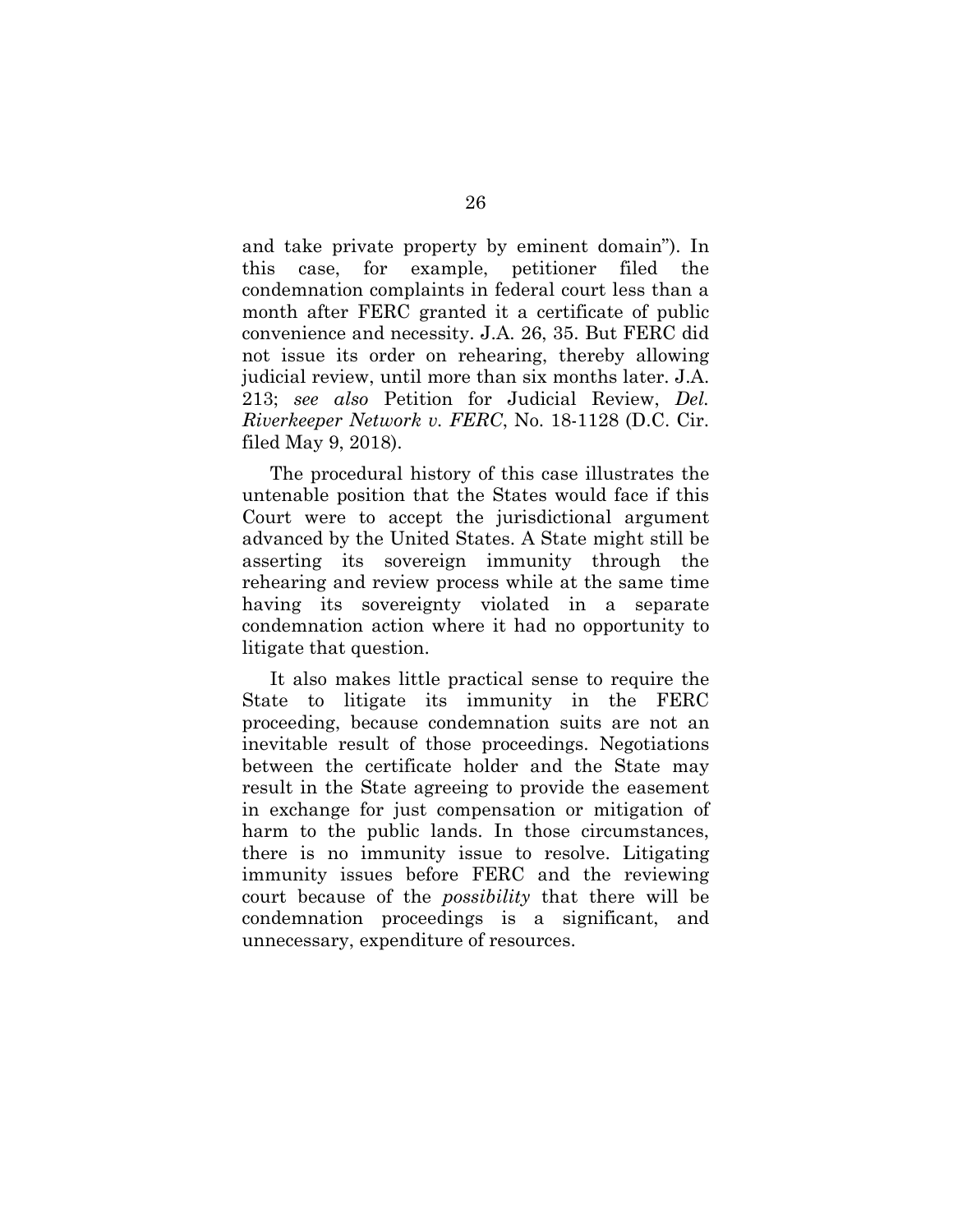The United States' argument finds no support from *City of Tacoma v. Taxpayers of Tacoma*, 357 U.S. 320 (1958). (U.S. Br. 11). In that case, the city had obtained a license from the Federal Power Commission to construct a hydroelectric dam that would flood a state-owned fish hatchery. The State later objected to the city's authority to construct a dam when, in a separate state-court proceeding, the city sought to sell revenue bonds to finance the construction of the dam. *Id.* at 330. This Court held that the State could not raise that objection in the state-court proceedings. The Federal Power Act, like the NGA, granted the federal court of appeals "exclusive jurisdiction to affirm, modify, or set aside" an order of the Commission. *Id.* at 335 (quoting 16 U.S.C. § 825l(b)). This Court concluded that the State's argument was a collateral challenge to the Commission's order approving the project.

The State's sovereign immunity from suit was not at issue in *City of Tacoma*. The city had not haled the state into court. Rather, the underlying action was a state court proceeding "seeking a judgment declaring valid a large issue of revenue bonds" by the city. *City of Tacoma*, 357 U.S. at 329. The State chose to appear in that proceeding and object to the bonds. Nothing this Court said addressed the State's immunity from suit.

And unlike the argument in *City of Tacoma*, the argument advanced by respondents here is not a collateral challenge to the federal agency's decision to authorize the project. Rather, it is an independent assertion of the State's sovereign right not to be haled into federal court by a private party. Although the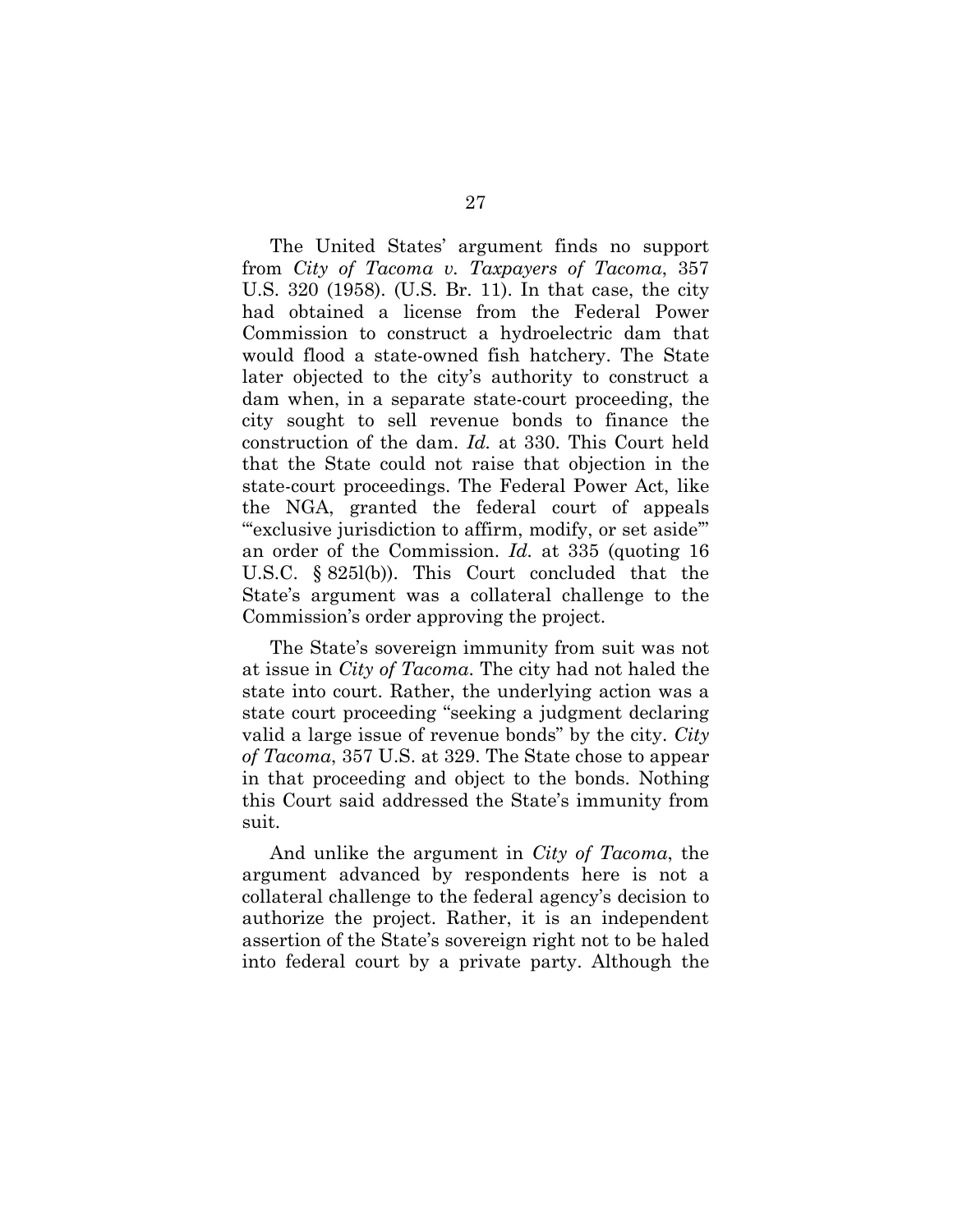FERC certificate vested petitioner with authority to exercise eminent domain power over privately owned lands, it did not and could not abrogate the State's sovereign immunity from suit. Immunity became an issue only when petitioner filed this action against respondents in federal court.

Nor does the logic of *City of Tacoma* require a State to assert its immunity against some speculative, future lawsuit in separate proceedings before a federal administrative agency. The issue in that case was whether the State could challenge the city's authority to proceed with the project at all. The State's argument in state court was that, despite the Commission's issuance of a license to the city to construct the dam, the project conflicted with state law and so the city could not proceed with it. That challenge went to the very heart of what the Commission had authorized—building the dam. Respondents here do not challenge petitioner's authority to build a pipeline; they challenge petitioner's authority to hale them into court to take their property without the State's consent.

When respondents were sued in federal district court, they were entitled to assert their sovereign immunity. Even if the NGA purported to abrogate the States' right to do so, that abrogation itself would violate fundamental principles of state sovereignty and federalism.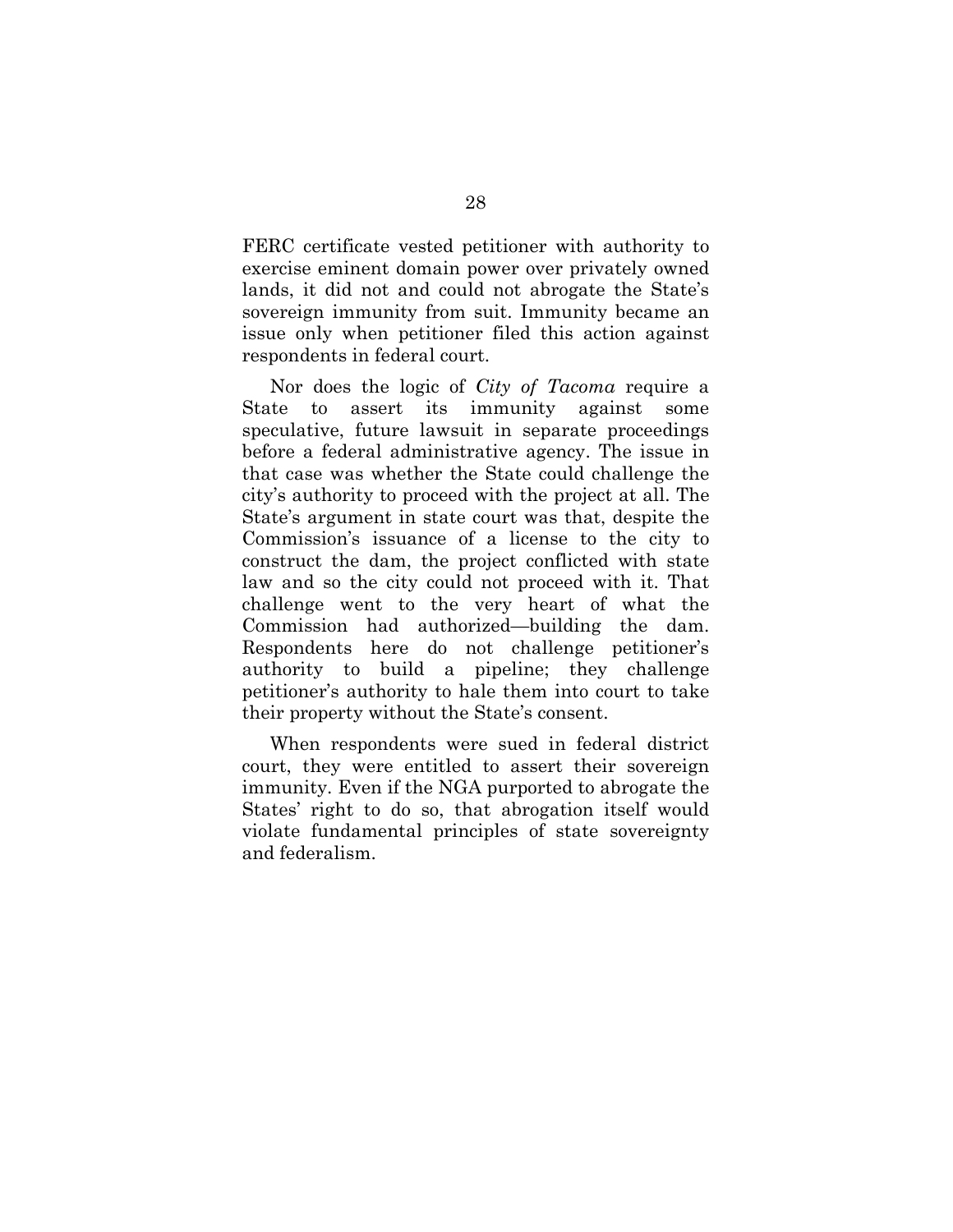#### <span id="page-35-1"></span>**CONCLUSION**

<span id="page-35-0"></span>This Court should affirm the judgment of the Court of Appeals.

#### Respectfully submitted,

ELLEN F. ROSENBLUM *Attorney General of Oregon* BENJAMIN GUTMAN *Solicitor General Counsel of Record* PAUL L. SMITH *Deputy Solicitor General* JONA J. MAUKONEN PHILIP M. THOENNES INGE D. WELLS *Assistant Attorneys General* 1162 Court Street NE Salem, OR 97301 (503) 378-4402 benjamin.gutman @doj.state.or.us

MATTHEW RODRIQUEZ *Acting Attorney General of California* 1300 I Street Ste. 1740 Sacramento, CA 95814

WILLIAM TONG *Attorney General of Connecticut* 165 Capitol Avenue Hartford, CT 06106

*Attorney General of Delaware* 820 N. French Street Wilmington, DE 19801 CLARE E. CONNORS *Attorney General of Hawaiʻi* 425 Queen Street Honolulu, HI 96813 KWAME RAOUL

KATHLEEN JENNINGS

*Attorney General of Illinois* 100 West Randolph Street Chicago, IL 60601

AARON M. FREY *Attorney General of Maine* 6 State House Station Augusta, ME 04333

BRIAN E. FROSH *Attorney General of Maryland* 200 Saint Paul Place Baltimore, MD 21202